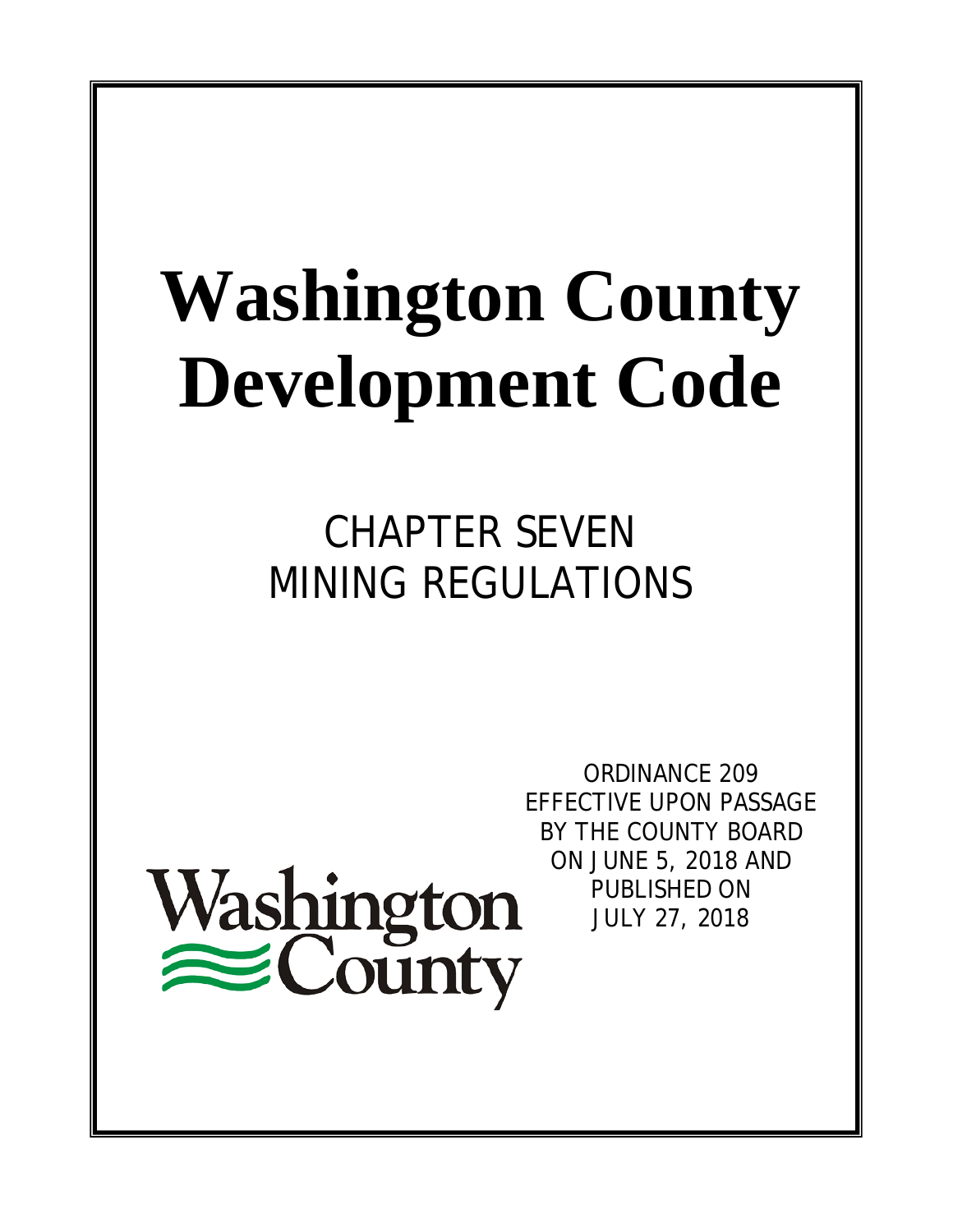# **REVISED WASHINGTON COUNTY DEVELOPMENT CODE**

# **CHAPTER SEVEN**

# **MINING REGULATIONS**

**ORDINANCE NO. 209**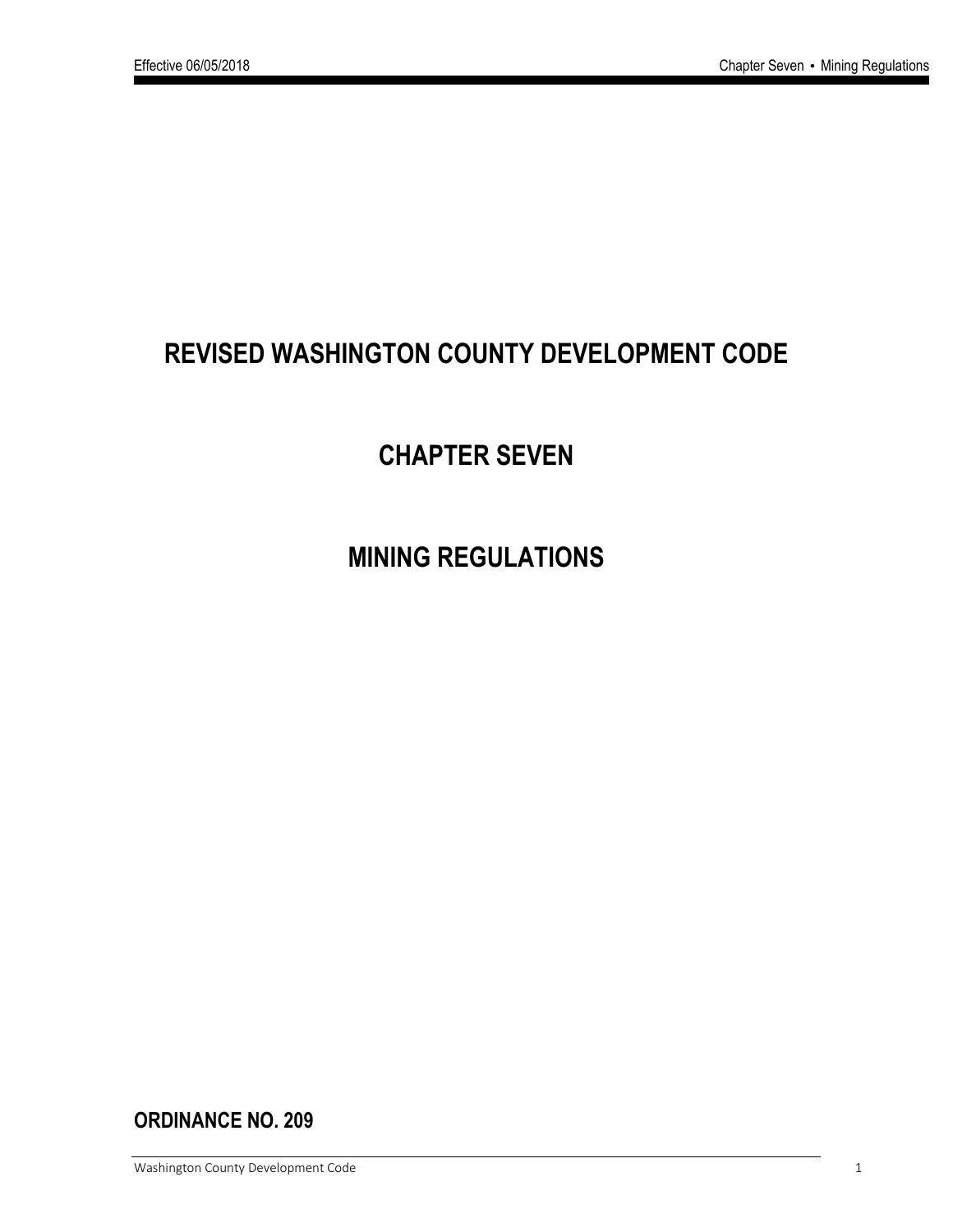#### **REVISED WASHINGTON COUNTY**

#### **DEVELOPMENT CODE**

Pursuant to MSA Ch 394, Washington County has adopted official controls for areas and activities enumerated below. These official controls are compiled into and hereafter known as the Revised Washington County Development Code which consists of the following chapters each adopted through Ordinance.

- (1) Chapter One Administration
- (2) Chapter Two Zoning Regulations
- (3) Chapter Three Subdivision Regulations
- (4) Chapter Four Subsurface Sewage Treatment System Regulations
- (5) Chapter Five Lower St. Croix River Bluffland and Shoreland Management Regulations
- (6) Chapter Six Shoreland Management Regulations
- (7) Chapter Seven Mining Regulations
- (8) Chapter Eight Buffer Regulations
- (9) Chapter Nine Floodplain Management Regulations
- (10) Chapter Ten Official Map Regulation and Designation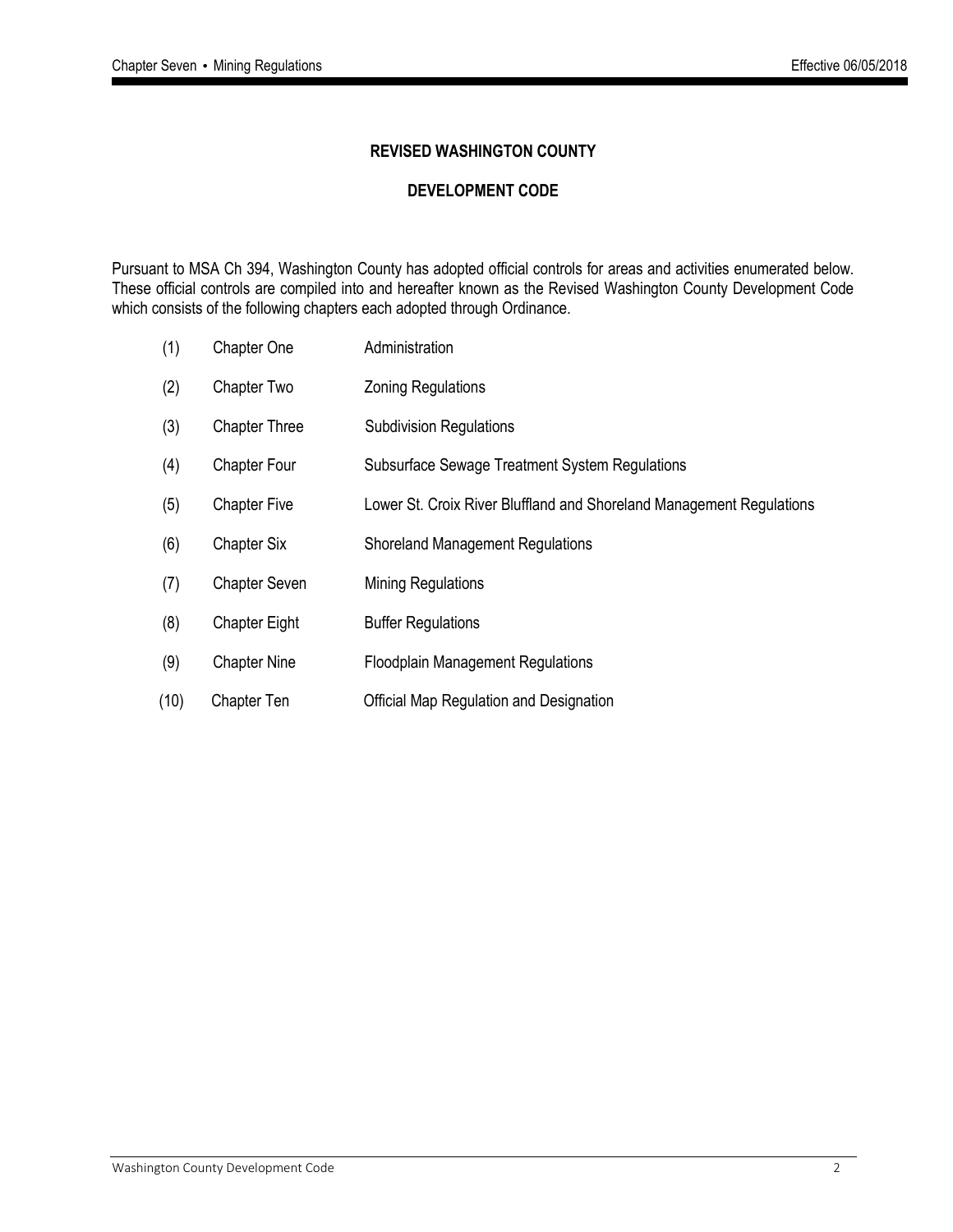## **REVISED WASHINGTON COUNTY DEVELOPMENT CODE**

### **CHAPTER SEVEN MINING REGULATIONS**

#### **Table of Contents**

| 1.1  |                                                                         |    |
|------|-------------------------------------------------------------------------|----|
|      |                                                                         |    |
|      | <b>SECTION 2. SCOPE AND APPLICABILITY</b>                               |    |
| 2.1  |                                                                         |    |
|      |                                                                         |    |
|      |                                                                         |    |
| 3.1  |                                                                         |    |
| 3.2  |                                                                         |    |
| 3.3  |                                                                         |    |
|      |                                                                         |    |
|      | <b>SECTION 5. APPLICATION</b>                                           |    |
| 5.1  |                                                                         |    |
| 5.2  |                                                                         |    |
| 5.3  |                                                                         |    |
| 5.4  |                                                                         |    |
| 5.5  | <b>Protection of Water Tables</b>                                       |    |
| 5.6  |                                                                         |    |
| 5.7  |                                                                         |    |
| 5.8  | Minnesota Department of Natural Resources/Department of Health Permit14 |    |
| 5.9  |                                                                         |    |
| 5.10 |                                                                         |    |
| 5.11 |                                                                         |    |
| 5.12 |                                                                         |    |
|      |                                                                         | 14 |
| 6.1  |                                                                         |    |
|      | <b>SECTION 7. RECLAMATION</b>                                           |    |
| 7.1  |                                                                         |    |
| 7.2  |                                                                         | 24 |
| 7.3  |                                                                         | 24 |
| 7.4  |                                                                         | 25 |
| 7.5  | Drainage                                                                | 25 |
| 7.6  |                                                                         | 26 |
| 7.7  | Topsoil                                                                 | 26 |
| 7.8  | <b>Removal of Structures</b>                                            | 26 |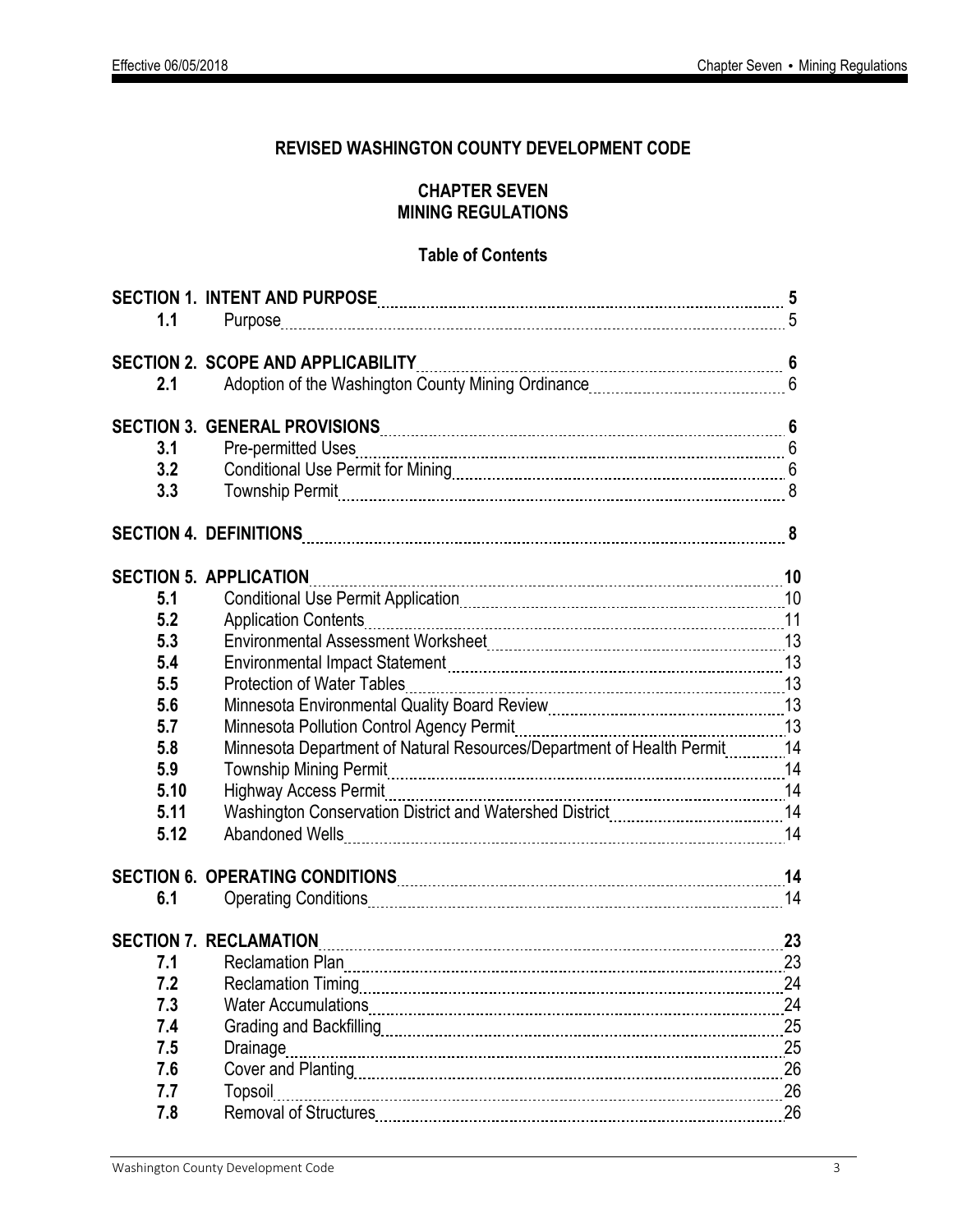|      | SECTION 8. INSURANCE, FINANCIAL GUARANTEES, FEES & INSPECTIONS | 26 |
|------|----------------------------------------------------------------|----|
| 8.1  | Insurance                                                      | 26 |
| 8.2  |                                                                | 26 |
| 8.3  |                                                                | 26 |
| 8.4  |                                                                | 26 |
|      |                                                                | 27 |
| 9.1  |                                                                |    |
| 9.2  |                                                                | 27 |
| 9.3  |                                                                | 27 |
|      |                                                                | 27 |
| 10.1 | Revocation                                                     | 27 |
| 10.2 |                                                                | 27 |
|      |                                                                | 28 |
|      |                                                                | 28 |
|      |                                                                | 29 |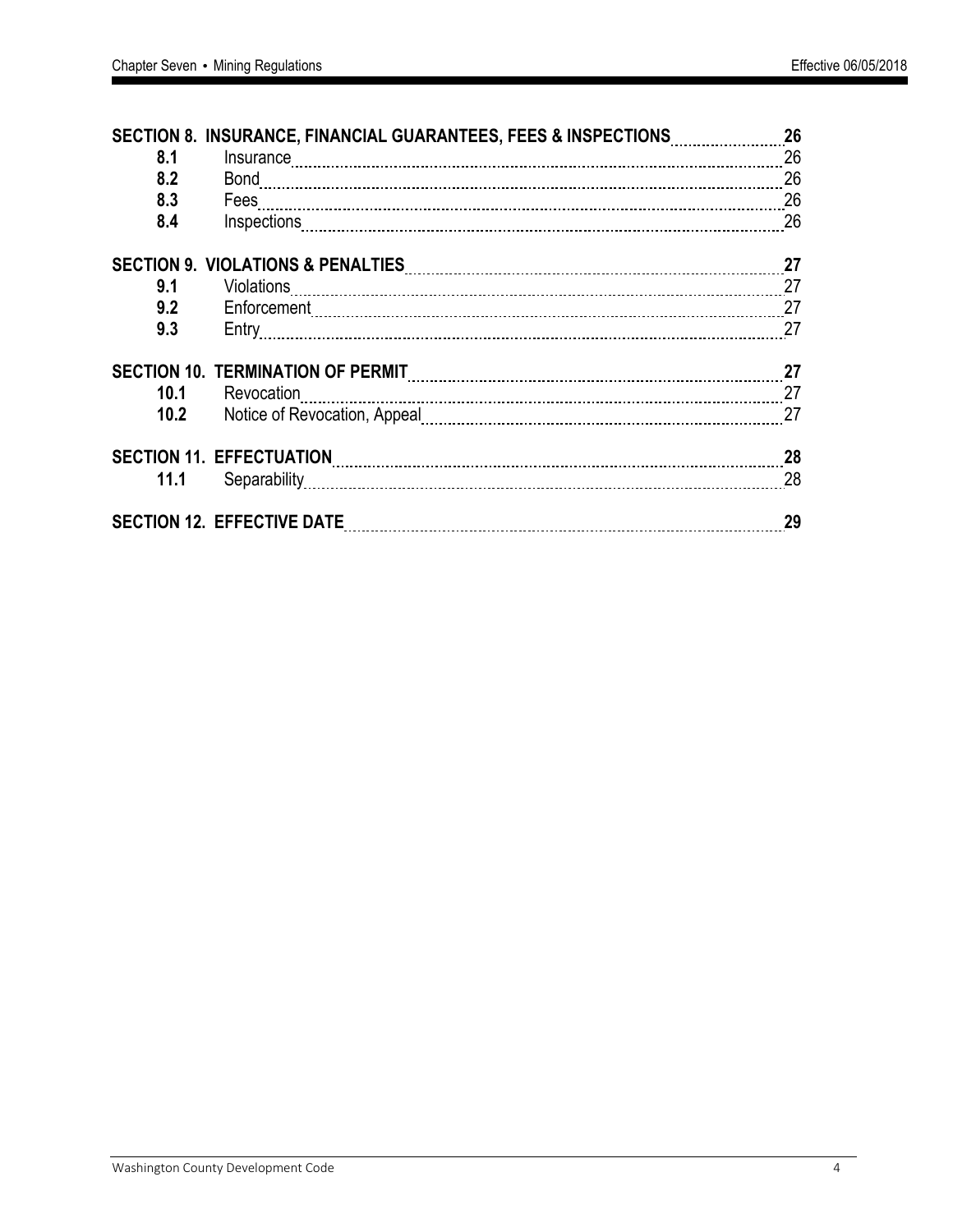*Summaries in this column are for commentary and/or interpretive purposes only.*

*The purpose of this Ordinance is to provide for mining of materials, establish regulations, reduce potential for pollution, establish locations for mining operations, ensure compliance with regulations and that all mining operations obtain a permit.*

## **REVISED WASHINGTON COUNTY DEVELOPMENT CODE**

#### **CHAPTER SEVEN**

#### **MINING REGULATIONS**

This Chapter of the Washington County Development Code shall be known as the Washington County Mining Regulations and may be referred to within this Chapter as "this Ordinance". This mining regulation applies within the unincorporated areas of the County and is adopted by Washington County Ordinance No. 209 pursuant to the planning and zoning enabling legislation in Minnesota Statutes, Chapter 394.

### **SECTION 1. INTENT AND PURPOSE**

#### **1.1 Purpose.**

This Ordinance is adopted for the purposes of:

- (1) Providing for the economic availability and removal of sand, gravel, rock, soil and other materials vital to the continued growth of Washington County.
- (2) Establishing regulations, safeguards and controls in the unincorporated areas of the County regarding noise, dust, traffic, drainage, groundwater quality and other factors which will minimize the environmental and aesthetic impacts on mined or adjacent property.
- (3) Reducing the potential for pollution caused by wind, soil erosion and sedimentation.
- (4) Establishing locations, orderly approval process and operating conditions under which mining operations will be allowed in the unincorporated areas of the County and to establish conditions which ensure the restoration of mined areas consistent with the existing and planned land use patterns.
- (5) Ensuring compliance with the regulations established in this Ordinance on those mining operations presently operating in Washington County.
- (6) Distinguishing between operations operating with a permit prior to the effective date of this Ordinance and operators who do not have a permit prior to the effective date of this Ordinance. Those operators with a permit are allowed to continue according to the terms and conditions of their preexisting permit. Those operators without permits are allowed to continue, subject to obtaining a preliminary permit and are allowed to expand or continue their operation only if they comply with the terms and conditions of this Ordinance. The purpose of the preliminary permit is to bring operators without a permit into compliance with the performance standards of this Ordinance and establish a time frame within which they must apply for a Conditional Use Permit.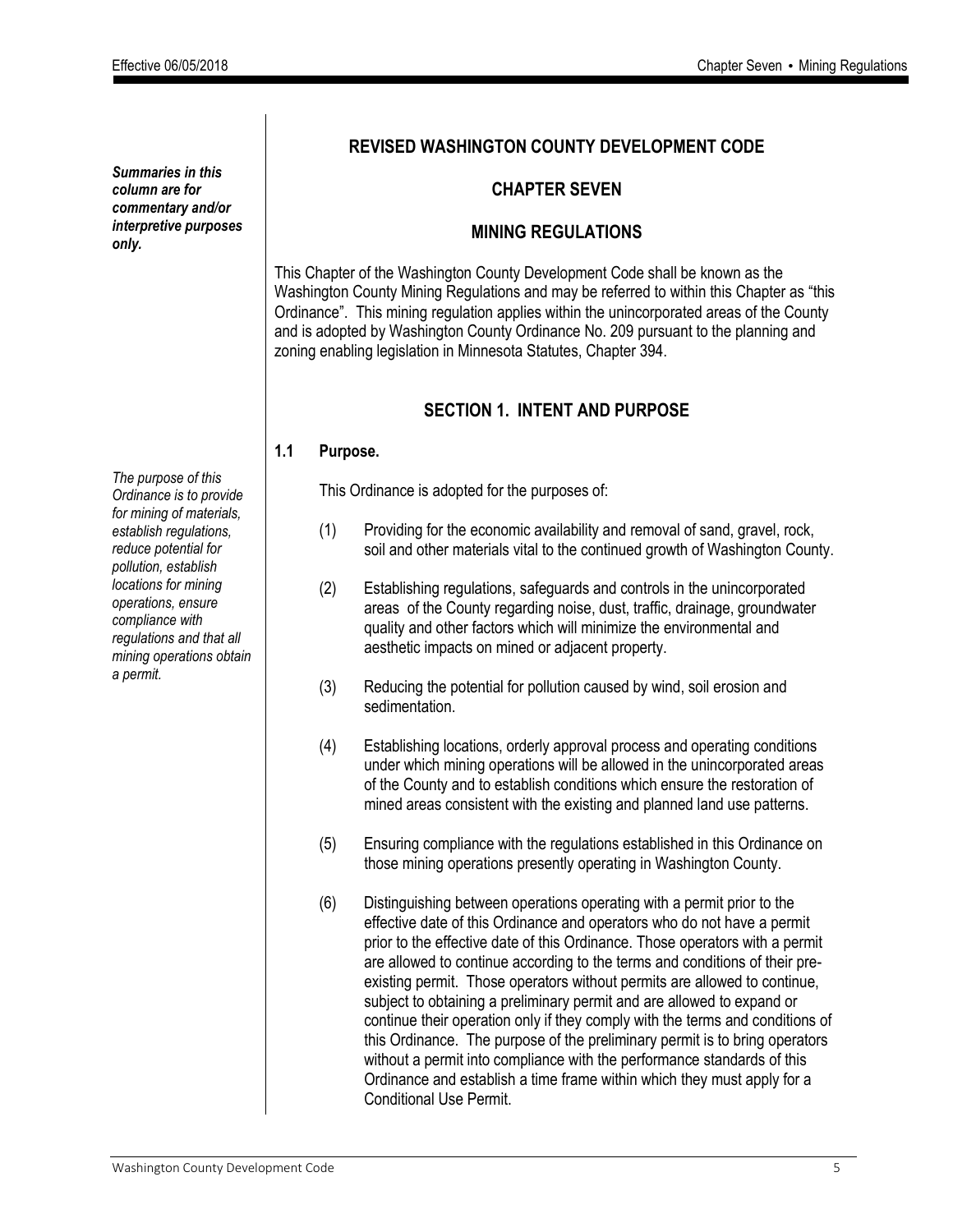*This Ordinance applies to all lands within the unincorporated areas of the County. Mining operations may not expand without a new Conditional Use Permit. Operating a mine without a Conditional Use Permit is unlawful. Preliminary Permit* There is hereby adopted, for purposes of regulating the removal and processing of sand, gravel, rock, soil or other deposits, the Washington County Mining Ordinance. This Ordinance applies to all lands within the unincorporated areas of more restrictive provision shall apply. **SECTION 3. GENERAL PROVISIONS 3.1 Pre-permitted Uses.**  Conditional Use Permit. **3.2 Conditional Use Permit for Mining.** the following:

#### **SECTION 2. SCOPE AND APPLICABILITY**

#### **2.1 Adoption of the Washington County Mining Ordinance.**

Washington County. It is not intended by this Ordinance to repeal, amend, or in any way impair or interfere with existing provisions of other laws or ordinances except those specifically repealed by, or in conflict with this Ordinance, or with private restrictions placed upon property by deed, covenant, or other private agreement, or with restrictive covenants governing the land. Where this Ordinance imposes a greater restriction upon the land than is imposed or required by such existing provisions of law, ordinance, contract or deed, the provisions of this Ordinance shall control. In the event of conflicting provisions in the text of this Ordinance, or any other County Ordinance, the most restrictive shall apply. If any township within the County has more restrictive provisions than this Ordinance, the

Mining operations operating with a valid Conditional Use Permit issued by Washington County and in compliance with the terms and conditions of said Conditional Use Permit are allowed to continue subject to the following:

(1) Such uses are not permitted to expand, either in size or use, beyond the limits set forth in the Conditional Use Permit without first obtaining a new

All mining operations require a Conditional Use Permit for mining and are subject to

- (1) The operation of a mining operation without a valid Conditional Use Permit or an operation in violation of Section 3.2 (2) is declared to be a nuisance, and it is unlawful for any person, partnership, company or corporation to engage in mining in violation of this Section, or for any property owner to permit a person to mine property in violation of this Section.
- (2) Preliminary Permit. All mining operations within Washington County without a valid Conditional Use Permit issued by Washington County as of the effective date of this Ordinance shall apply for a preliminary permit within ninety (90) days following the effective date of the Ordinance. The application shall be in writing on forms provided. Upon receipt of an application and proof that the operation is in compliance with the reporting and payment of aggregate removal tax requirements of Washington County Ordinance No. 33, Washington County will issue a preliminary permit for the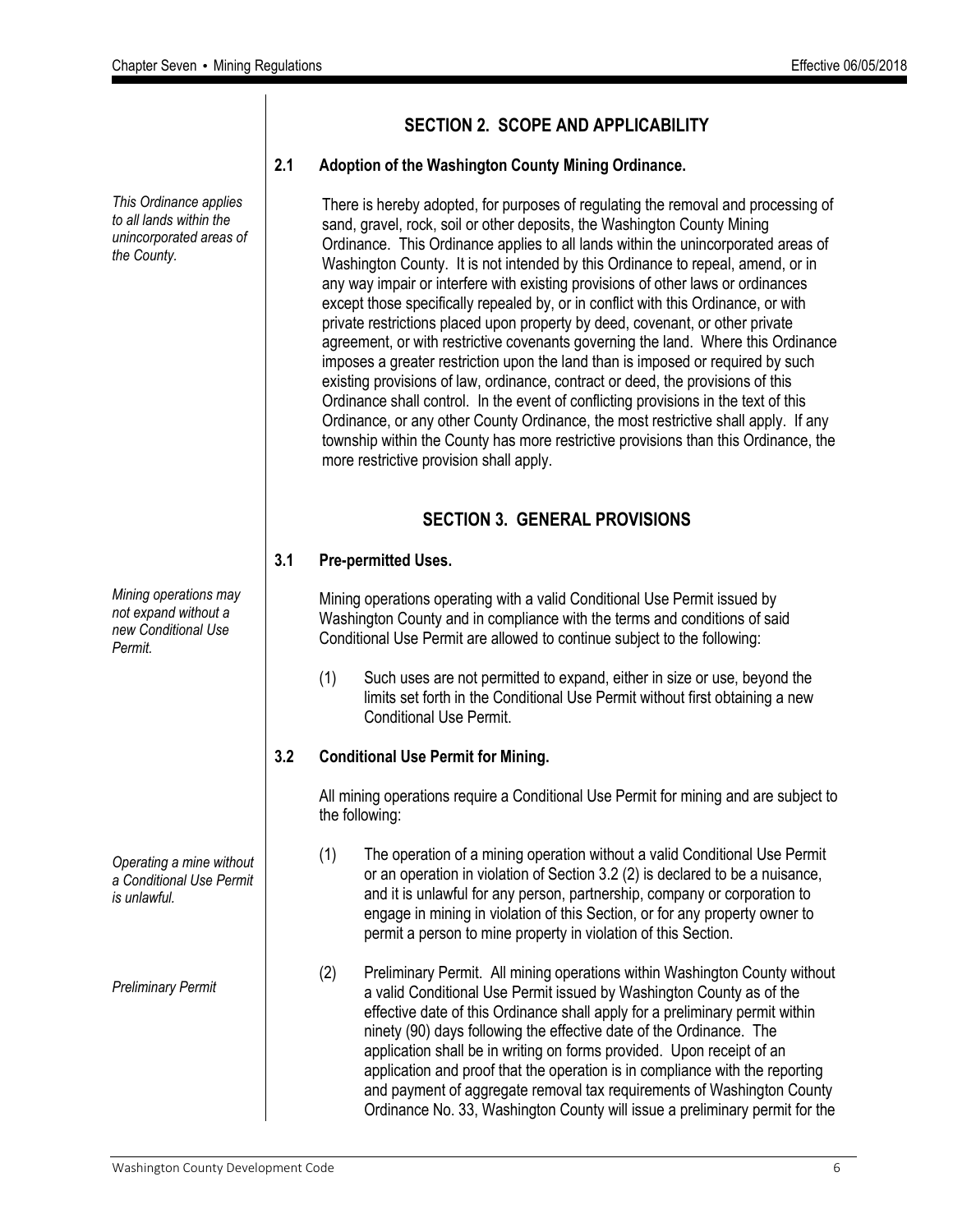existing operation.

*Conditional Use Permits for mining are valid for 5 years. Criteria which must be met prior to issuance of a Conditional Use Permit for mining.* (3) The permit shall stipulate that the operational standards contained in this Ordinance Sections 5.5, Protection of Water Tables; 5.12, Abandoned Wells; 6.1 (1), Setbacks; 6.1 (2), Fencing; 6.1 (3), Hours of Operation; 6.1 (5), Dust Control; 6.1 (6), Noise; 6.1 (7), Depth of Excavation; 6.1 (8), Site Clearance; 6.1 (9), Appearance/Condition; 6.1 (14), Processing; 6.1 (15), Recycling; 6.1 (17), Asphalt and Concrete Ready Mix Plants; 6.1 (18), Fuel Storage; 7.2, Timing of Restoration; and 7.7, Topsoil must be complied with. Issuance of the preliminary permit shall not be binding on the County with regard to approval of a Conditional Use Permit. Preliminary permits shall restrict the operator to the same type of operation as existed on the effective date of this Ordinance and the amount of material that may be removed annually prior to the issuance of a Conditional Use Permit shall not exceed the highest quantity of material removed in any one (1) of the last five (5) years, as evidenced by the reports filed with Washington County pursuant to Section 3 of Washington County Ordinance No. 33, the Aggregate Removal Tax Ordinance. (4) The information contained in the preliminary permit shall be used by the Zoning Administrator to prioritize existing mining operations as to their potential aesthetic and environmental impacts. The impacts shall be the basis on which the Zoning Administrator provides notification to existing operations of the need for a Conditional Use Permit. Existing operations must apply for a Conditional Use Permit within ninety (90) days of being notified by the Washington County Zoning Administrator of the need for a permit. If no permit is applied for and/or subsequently issued, all mining operations shall cease and the property restored in accordance with the provisions of this Ordinance. (5) A Conditional Use Permit issued by Washington County is valid for a maximum of five (5) years. If the operator seeks to continue beyond expiration, an application for a new permit must be applied for at least ninety (90) days prior to the expiration of the current permit. An annual permit issued by the local township is required each year as specified below. An annual report must be submitted to the Washington County Zoning Administrator each year specifying the amount of material removed, area in which mining took place, restoration performed, area proposed to be mined within the next year, and evidence the required bond and insurance is valid. (6) Prior to Washington County issuing a Conditional Use Permit for a new mining operation or the expansion or change in use of an existing operation, whether under permit or not, all of the following criteria must be met: (A) The subject property is in a zoning district where mining is permitted by the local township; (B) The property is at least forty (40) acres in size; (C) All other standards for approval of a Conditional Use Permit contained in Chapter One, Section 9, of the Washington County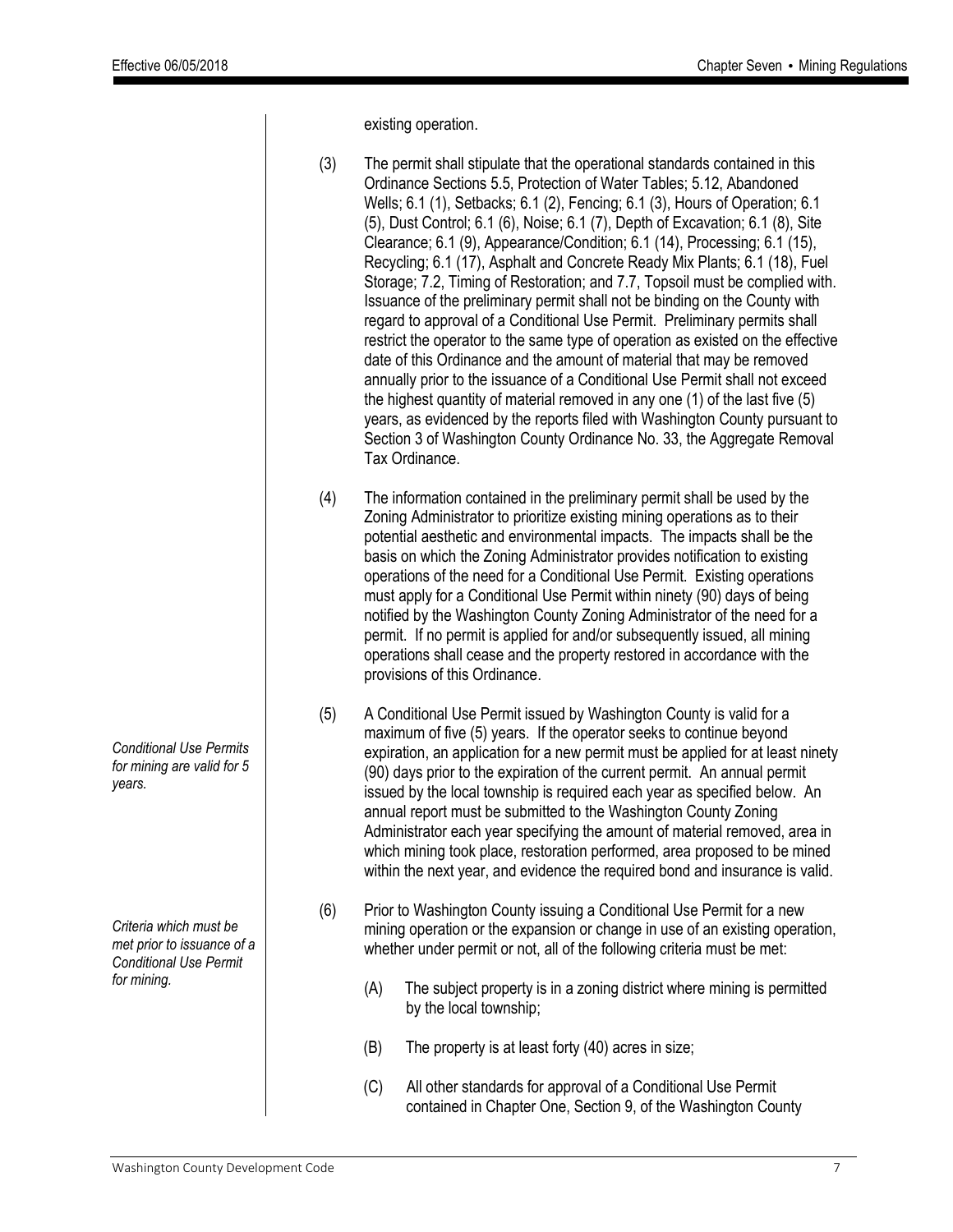|                                                                 |                                |     | Development Code are met;                                                                                                                                                                                                                                                                                                                                                                                                                                                                                                                                                                                                    |  |  |  |  |  |
|-----------------------------------------------------------------|--------------------------------|-----|------------------------------------------------------------------------------------------------------------------------------------------------------------------------------------------------------------------------------------------------------------------------------------------------------------------------------------------------------------------------------------------------------------------------------------------------------------------------------------------------------------------------------------------------------------------------------------------------------------------------------|--|--|--|--|--|
|                                                                 |                                |     | (D)<br>The operation is consistent with the Washington County<br>Comprehensive Plan; and                                                                                                                                                                                                                                                                                                                                                                                                                                                                                                                                     |  |  |  |  |  |
|                                                                 |                                |     | Compliance with all provisions of this Ordinance.<br>(E)                                                                                                                                                                                                                                                                                                                                                                                                                                                                                                                                                                     |  |  |  |  |  |
|                                                                 |                                |     | Provided however that operations existing on the effective date of this<br>Ordinance that are not pre permitted uses and that do not seek to expand<br>their operation beyond the standards set forth in their preliminary permit,<br>need only comply with performance standards contained in this Ordinance.                                                                                                                                                                                                                                                                                                               |  |  |  |  |  |
|                                                                 | 3.3<br><b>Township Permit.</b> |     |                                                                                                                                                                                                                                                                                                                                                                                                                                                                                                                                                                                                                              |  |  |  |  |  |
| Township Annual Permit.                                         |                                |     | The town board of the township within which the property being mined is located<br>shall issue an annual permit as required by this Ordinance subject to the following:                                                                                                                                                                                                                                                                                                                                                                                                                                                      |  |  |  |  |  |
|                                                                 |                                | (1) | Prior to the issuance of the annual permit, a copy thereof shall be submitted<br>to the Washington County Zoning Administrator for review to verify that it<br>complies with the requirements of this Ordinance and the existing County<br>permit. If the permit conforms to the requirements of this Ordinance and<br>any more restrictive conditions set forth by the Township, the annual permit<br>may be issued. If the township annual permit does not conform to the<br>County Permit, the Washington County Zoning Administrator shall refer it to<br>the Washington County Planning Advisory Commission for review. |  |  |  |  |  |
|                                                                 |                                | (2) | If the local town board chooses not to be involved with the issuance of<br>annual permits as required by this Ordinance, the town board shall so notify<br>the Washington County Zoning Administrator. The Washington County<br>Planning Advisory Commission shall then administer all of the provisions of<br>this Ordinance. If the Washington County Planning Advisory Commission is<br>the administrating agency, any action taken with respect to the issuance or<br>denial of an annual permit may be appealed to the Washington County<br>Board of Commissioners by the applicant or any affected property owner.     |  |  |  |  |  |
|                                                                 |                                |     | <b>SECTION 4. DEFINITIONS</b>                                                                                                                                                                                                                                                                                                                                                                                                                                                                                                                                                                                                |  |  |  |  |  |
| Unless specifically<br>defined here,<br>interpretation of words | 4.1                            |     | Unless specifically defined below, words or phrases used in this Ordinance shall<br>be interpreted so as to give them the same meaning as they have in common<br>usage and so as to give this Ordinance its most reasonable application.                                                                                                                                                                                                                                                                                                                                                                                     |  |  |  |  |  |
| and phrases shall be<br>consistent with common<br>usage.        |                                |     | For the purpose of these regulations, certain terms and words are hereby defined<br>as follows:                                                                                                                                                                                                                                                                                                                                                                                                                                                                                                                              |  |  |  |  |  |
|                                                                 |                                | (1) | <b>Bond:</b> Any form of security including a cash deposit, surety bond,<br>collateral, or instrument of credit in an amount and form satisfactory to<br>Washington County. All bonds shall be approved by Washington County<br>wherever a bond is required by these regulations.                                                                                                                                                                                                                                                                                                                                            |  |  |  |  |  |
|                                                                 |                                | (2) | <b>Conditional Use:</b> A land use or development as defined by ordinance that<br>may not be appropriate generally, but may be allowed with appropriate                                                                                                                                                                                                                                                                                                                                                                                                                                                                      |  |  |  |  |  |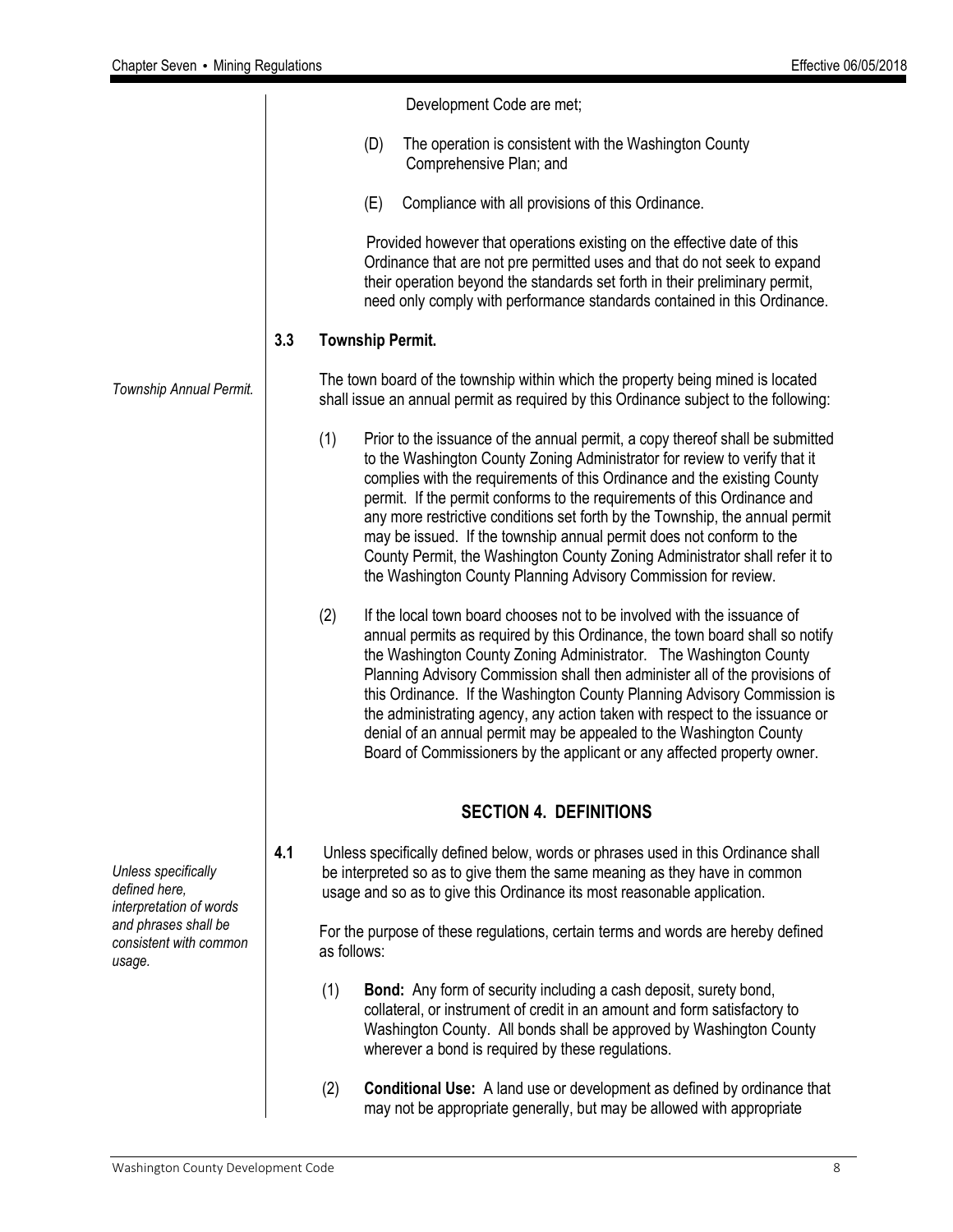restrictions as provided by official controls upon a finding that (1) certain conditions exist as detailed in the Washington County Development Code, (2) the use or development conforms to the Comprehensive Plan of the County and (3) is compatible with the existing neighborhood.

- (3) **Confined Aquifer:** An aquifer overlain by a confining layer of impermeable material.
- (4) **Contour Map:** A map on which land surface topography is shown by lines connecting points of equal elevations. Contour interval is the vertical height between contour lines.
- (5) **County:** Washington County, Minnesota
- (6) **Fence:** A partition, structure, wall, or gate erected as a dividing marker, visual or physical barrier or enclosure.
- (7) **Grading:** The removal, depositing, or moving of more than fifty (50) cubic yards of sand, gravel, rock, soil, clay or other deposits in less than a one (1) year period on any parcel.
- (8) **Holiday:** New Year's Day, Memorial Day, Independence Day, Labor Day, Thanksgiving Day, and Christmas Day.
- (9) **Local Governing Body:** Town Board of respective community.
- (10) **Mining:** The excavation, removal, storage or processing of sand, gravel, rock, soil, clay, or other deposits. Mining does not include the excavation, removal, or storage of rock, sand, dirt, gravel, clay, or other material for the following purposes:
	- (A) Excavation for the foundation, cellar, or basement of a pending structure for which a permit has been issued and which is to be erected immediately following the excavation, removal or storage.
	- (B) On site construction of approved roads, sewer lines, storm sewers, water mains, surface water drainage approved by the local unit of government, agriculture or conservation purposes, sod removal, or other public utilities.
	- (C) Landscaping purposes on a lot used or to be used as a building site.
	- (D) Grading/excavation of less than one (1) acre of land in conjunction with improvement of a site for lot development, providing activities will be completed in one (1) year.
- (11) **Operator:** The person, partnership, company, corporation or other business entity engaged in or proposing to engage in a mining operation.
- (12) **Overburden:** Those materials which lie between the surface of the earth and the mineral deposit to be mined.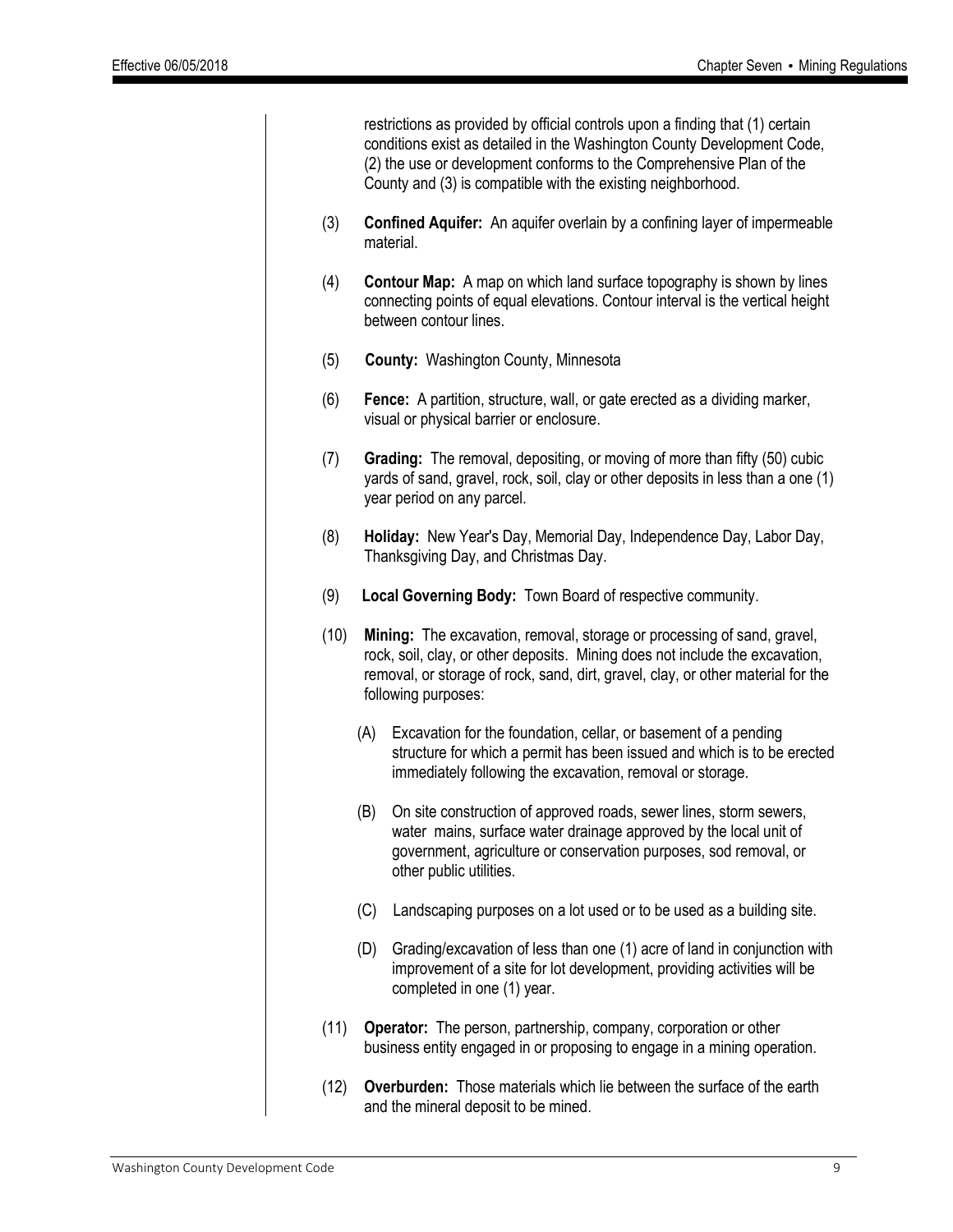|     | (13) | <b>Owner:</b> An individual, firm, association, syndicate, co-partnership,<br>corporation, trust, estate, lessee, or any other legal entity having sufficient<br>proprietary interest in the land sought to be mined to commence and<br>maintain proceedings to mine the same under this Ordinance.                                                                                                                                                                                |
|-----|------|------------------------------------------------------------------------------------------------------------------------------------------------------------------------------------------------------------------------------------------------------------------------------------------------------------------------------------------------------------------------------------------------------------------------------------------------------------------------------------|
|     | (14) | Person: Any individual, firm, association, syndicate or partnership,<br>corporation, trust, estate, or any other legal entity.                                                                                                                                                                                                                                                                                                                                                     |
|     | (15) | Planning Advisory Commission: The Washington County Planning<br>Advisory Commission.                                                                                                                                                                                                                                                                                                                                                                                               |
|     | (16) | <b>Performance Standards:</b> Those standards, operating conditions,<br>reclamation standards, and other requirements contained in Section 6,<br>Section 7, and Section 8 of this Ordinance.                                                                                                                                                                                                                                                                                       |
|     | (17) | <b>Processing:</b> Any activity which may include the crushing, washing,<br>stockpiling, compounding, mixing, or treatment of sand, gravels, rocks, or<br>similar mineral products into consumable products such as construction<br>grade sand, gravel, concrete, asphalt, and other similar products.                                                                                                                                                                             |
|     | (18) | Reclamation, Restoration, Rehabilitation: To renew land to a self-<br>sustaining, long term use which is compatible with contiguous land uses and<br>such process shall include the reestablishment of vegetation, soil stability<br>and establishment of safe conditions appropriate to the intended use of the<br>land in accordance with the County's Comprehensive Plan and the<br>Conditional Use Permit conditions allowing for excavation and/or processing<br>on the site. |
|     | (19) | Stockpiling: Storage of processed or raw materials on the site of the sand,<br>gravel or rock operation.                                                                                                                                                                                                                                                                                                                                                                           |
|     | (20) | Survey, Land: The process of determining boundaries and areas of tracts<br>of land.                                                                                                                                                                                                                                                                                                                                                                                                |
|     | (21) | Topsoil: That portion of the overburden which lies within the "A" and "B"<br>horizon of soil closest to the surface and which supports the growth of<br>vegetation.                                                                                                                                                                                                                                                                                                                |
|     | (22) | <b>Unconfined Aquifer:</b> An aquifer not naturally protected by a confining bed,<br>also known as the water table aquifer.                                                                                                                                                                                                                                                                                                                                                        |
|     |      | <b>SECTION 5. APPLICATION</b>                                                                                                                                                                                                                                                                                                                                                                                                                                                      |
| 5.1 |      | <b>Conditional Use Permit Application.</b>                                                                                                                                                                                                                                                                                                                                                                                                                                         |
|     |      | The application for a Conditional Use Permit for a mining operation must be filed<br>with the Washington County Zoning Administrator. The Zoning Administrator shall<br>follow procedures prescribed in Chapter One, Section 9, Conditional Uses, of the<br>Washington County Development Code. Application for renewal of a permit must<br>be made ninety (90) days prior to the termination of the current permit. The                                                           |

*Application for a Conditional Use Permit.*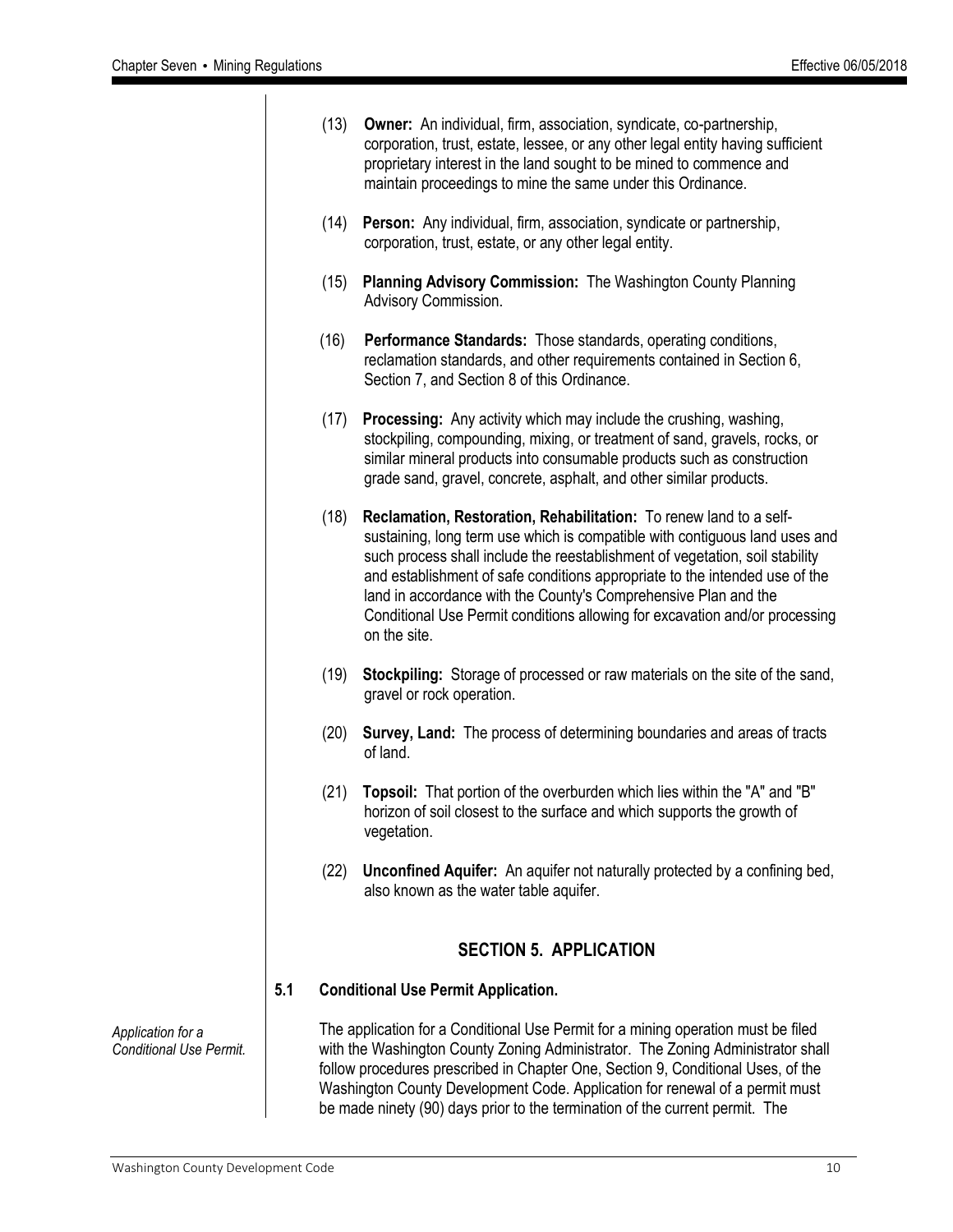*Contents of Conditional Use Permit application.* application must be made in the name(s) of the operator of the mine and owner of the land to be mined. **5.2 Application Contents.** The application shall contain the following: (1) The name and address of the operator and fee owner of land. The fee owner's consent is required if the operator is not the fee owner. (2) An accurate legal description of the property where the mining shall occur. (3) Names of the adjacent landowners including all those within a one half (1/2) mile radius of the property. (4) Survey indicating location of property boundaries certified by a licensed Land Surveyor. (5) A map of the property where the mining is to occur that clearly indicates the property lines and the limits of the proposed excavation. Topographic data, including contours at two (2) foot vertical intervals. Water courses, marshes, wooded areas, rock outcrops, power transmission poles and lines, and other significant features shall also be shown. Interpolated topographic data from U.S.G.S. Quadrangle maps is not permitted. (6) A narrative outlining the type of material to be excavated, mode of operation, estimate of amount of material to be removed, plans for blasting, and other pertinent information to describe the request in detail. (7) A fee as established by resolution of the Washington County Board of Commissioners. (8) A general location map showing the proposed mining site in relation to the community. (9) A map showing access routes between the property and the nearest arterial road. (10) Roads or streets: the map shall show the name, right of way width and travelled portion width. (11) Easements: the map shall show widths and identify utility or other purposes. (12) Natural land features: the map shall show locations of watercourses and drainage ways, flood of record, wetlands, sinks, basins, and wooded areas. (13) Man-made features: the map shall show buildings and other structures, dams, dikes, and impoundments of water. (14) Adjacent land features: all of the standards above shall apply to delineation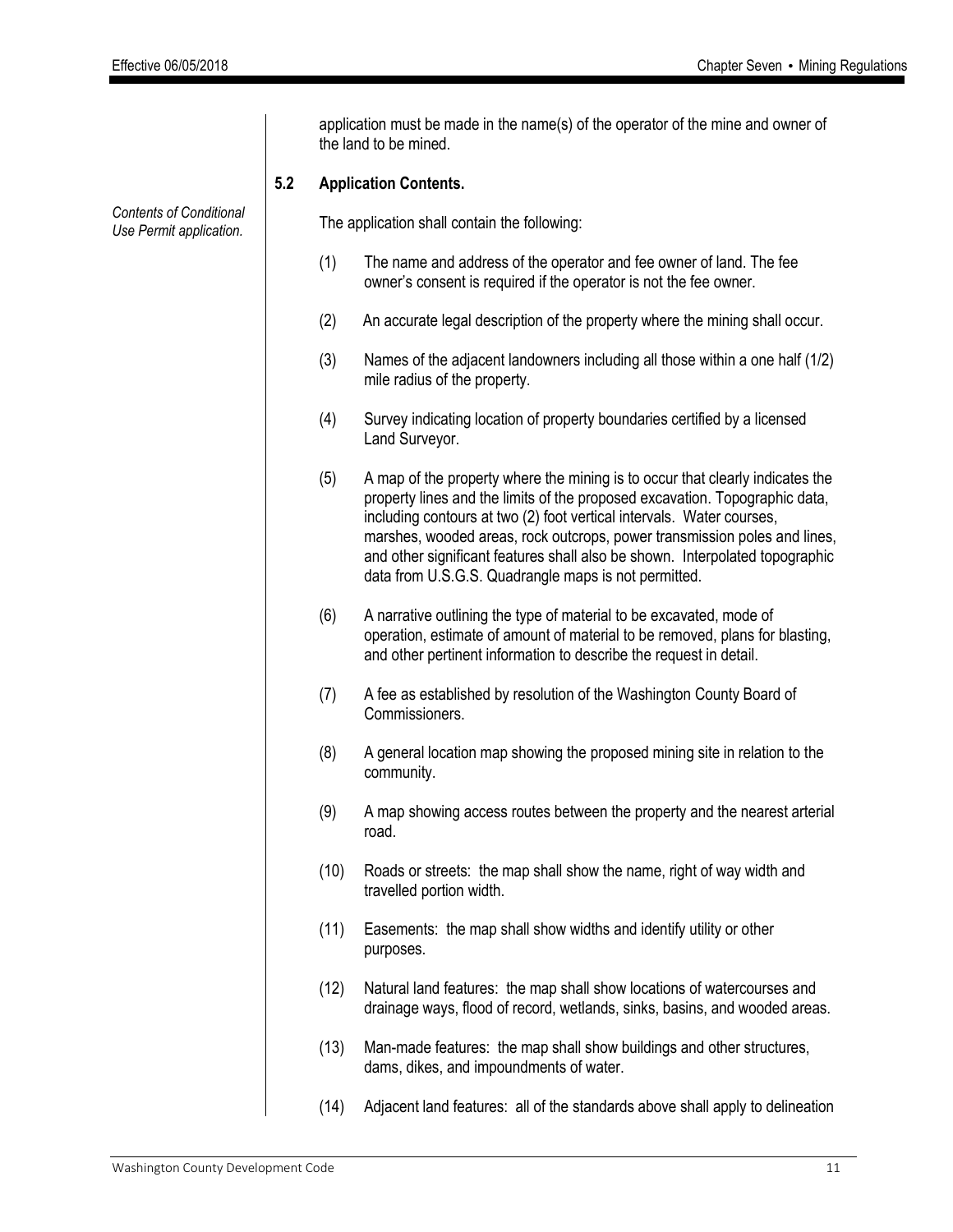of the area within three hundred (300) feet of the perimeter of the mined area. In addition, the map shall show all platted subdivision lots, metes and bounds parcels, and all homes within one-quarter (1/4) mile of the property boundaries. (15) Groundwater: a plan for groundwater quality protection shall be submitted with the application. The plan shall include a minimum of three (3) borings showing depth to groundwater. If groundwater is not encountered at a depth of fifteen (15) feet below the bottom of the proposed pit floor, the applicant need not extend borings any deeper. (16) Cross sections: A minimum of three (3) cross sections showing the extent of overburden, extent of sand and gravel deposits, the water table, and any evidence of the water table in the past. The Planning Advisory Commission reserves the right to require additional borings if necessary. (17) Processing areas shall be identified and boundaries shown to scale. (18) Access road to processing and mining areas shown to scale. (19) Sequences of operation showing approximate areas involved shall be shown to scale and serially numbered with a description of each. (20) Location of screening berms shall be shown to scale with an indication of when the berms will be used as reclamation material. Overburden storage areas shall be identified and labeled in the same manner. (21) Fences and gates shall be shown on the site map together with a description of type of construction. (22) Proposed location of principal service or processing buildings or enclosures shall be shown together with the location of settling basins and process water ponds. (23) Site drainage features shall be shown and flow directions indicated. (24) Lighting: The planned lighting of the area and any other equipment or structures that will be installed or built shall be indicated. (25) Reclamation plan in conformance with Section 7 of this Ordinance. (26) Blasting: The operator must indicate if blasting is proposed as part of the mining operation and frequency of blasting. (27) Any other information or reports the Planning Advisory Commission deems necessary for purposes of evaluating environmental or aesthetic impacts. (28) Township Review: Upon submittal of an application to the County, the County shall send the application to the township in which the property to be mined is located for review. For purposes of establishing the County's public hearing date on the application, the application shall be deemed complete upon the expiration of thirty (30) days from the date the application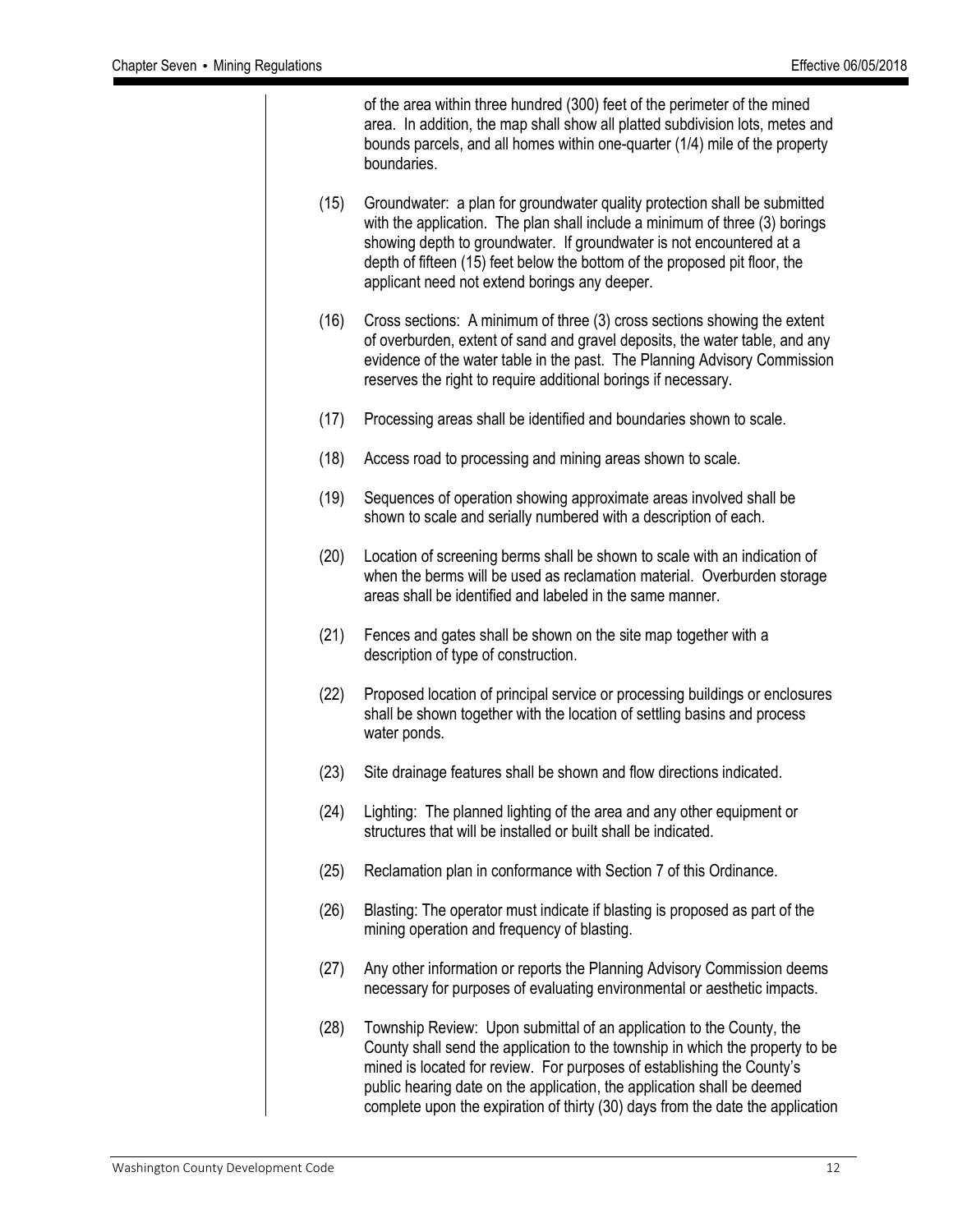*An Environmental Assessment Worksheet is required for excavation of 40 acres or more to a depth of 10 feet or more.*

*An Environmental Impact Statement is required for excavation of 160 acres or more to a depth of 10 feet or more.*

*Depth of excavation will be established to protect the water table.*

*MN EQB shall be complied with.*

*MN PCA permits may be required.*

is sent to the township or receipt of comments from the township, whichever occurs first.

#### **5.3 Environmental Assessment Worksheet.**

An Environmental Assessment Worksheet is required for development of a facility for the extraction or mining of sand, gravel, stone or other nonmetallic minerals which will excavate forty (40) or more acres of land to a mean depth of ten (10) feet or more during its existence. Washington County is the responsible governmental unit for the preparation of the Environmental Assessment Worksheet. Costs associated with the preparation of an Environmental Assessment Worksheet are the responsibility of the applicant.

#### **5.4 Environmental Impact Statement.**

An Environmental Impact Statement is required for the development of a facility for the extraction or mining of sand, gravel, stone or other nonmetallic minerals, which will excavate one hundred sixty (160) acres of land or more to a mean depth of ten (10) feet or more during its existence. Washington County is the responsible governmental unit for the preparation of the Environmental Impact Statement. Costs associated with the preparation of an Environmental Impact Statement are the responsibility of the applicant.

#### **5.5 Protection of Water Tables.**

The maximum depth of excavation shall be established to protect groundwater quality. The depth of excavation shall be established by the Planning Advisory Commission and shall be based, in part, upon soil characteristics, depth to water table, nature of mining proposed and local use of the aquifer. Mining shall not occur in confined aquifers. Excavation into unconfined aquifers must be closely monitored and conducted according to the conditions of the permit.

Extraction operations shall not be conducted in such a manner as to permanently lower the water table of surrounding inhabited properties or any other water body. An Environmental Assessment Worksheet is required for any operation in which mining is proposed below the groundwater level.

#### **5.6 Minnesota Environmental Quality Board Review.**

All provisions of the Minnesota Environmental Quality Board Environmental Review Program must be complied with.

#### **5.7 Minnesota Pollution Control Agency Permit.**

Permits from the Minnesota Pollution Control Agency may be required for a mining operation in relation to air and water quality. An air quality permit may be necessary for smoke stack discharges from processing plants or fugitive dust from operating areas. If the mining operation discharges water (from pit de watering and/or gravel washing), a State Disposal System permit or a National Pollution Discharge Elimination permit may be necessary from the Minnesota Pollution Control Agency. As a condition of any permit issued pursuant to this Ordinance,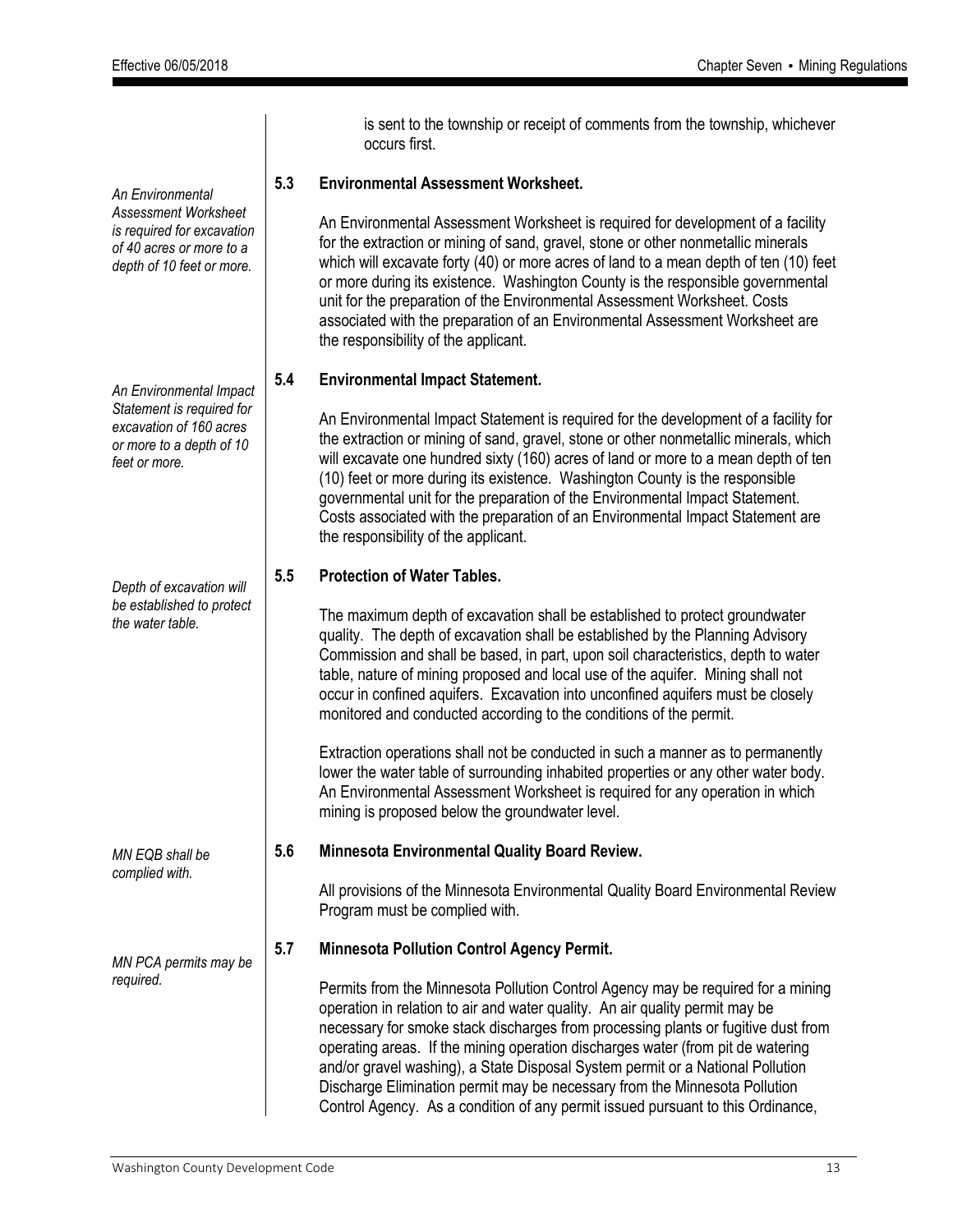|                                                            |      | mining will not be allowed until satisfactory evidence has been submitted indicating<br>that these permits have been obtained or that none are necessary.                                                                                                                                                                                                                                                                                                                                                                                                                                                                               |
|------------------------------------------------------------|------|-----------------------------------------------------------------------------------------------------------------------------------------------------------------------------------------------------------------------------------------------------------------------------------------------------------------------------------------------------------------------------------------------------------------------------------------------------------------------------------------------------------------------------------------------------------------------------------------------------------------------------------------|
| MN DNR permits may be                                      | 5.8  | Minnesota Department of Natural Resources/Department of Health Permit.                                                                                                                                                                                                                                                                                                                                                                                                                                                                                                                                                                  |
| required.                                                  |      | Permits from the Minnesota Department of Natural Resources may be required if<br>any type of work is proposed in public waters or if there is a need for de watering<br>the pit to gain access to sand, gravel and rock. A permit from the Minnesota<br>Department of Natural Resources and/or Minnesota Department of Health may also<br>be required for a well in connection with a washing facility. As a condition of any<br>permit issued pursuant to this Ordinance, mining will not be allowed until<br>satisfactory evidence has been submitted indicating that these permits have been<br>obtained or that none are necessary. |
| Township permit or                                         | 5.9  | <b>Township Mining Permit.</b>                                                                                                                                                                                                                                                                                                                                                                                                                                                                                                                                                                                                          |
| evidence that a permit is<br>not required is<br>necessary. |      | A mining permit must be secured from the township in which the property to be<br>mined is located or the applicant must present evidence that a permit is not<br>needed.                                                                                                                                                                                                                                                                                                                                                                                                                                                                |
| A permit for accessing                                     | 5.10 | <b>Highway Access Permit.</b>                                                                                                                                                                                                                                                                                                                                                                                                                                                                                                                                                                                                           |
| State or County<br>highways is required.                   |      | Any mining operation having access from a State or County highway must obtain<br>an access permit from the respective agency. A turn lane and/or bypass lane may<br>be required by the respective agency to reduce the risk of traffic safety hazards.<br>The cost of construction of a turn or bypass lane is the responsibility of the mine<br>operator.                                                                                                                                                                                                                                                                              |
| WCD and WD or WMO                                          | 5.11 | <b>Washington Conservation District and Watershed District.</b>                                                                                                                                                                                                                                                                                                                                                                                                                                                                                                                                                                         |
| must approve Grading<br>and rehabilitation plans.          |      | As part of the original application for a mining permit and any subsequent renewals,<br>the applicant shall submit grading plans and phased rehabilitation plans to the<br>Washington Conservation District and the appropriate Watershed District or Water<br>Management Organization for approval. These approvals shall be obtained prior to<br>adoption by the Planning Advisory Commission.                                                                                                                                                                                                                                        |
|                                                            | 5.12 | <b>Abandoned Wells.</b>                                                                                                                                                                                                                                                                                                                                                                                                                                                                                                                                                                                                                 |
| Abandoned wells must<br>be sealed.                         |      | Abandoned wells must be sealed in accordance with State and County<br>requirements.                                                                                                                                                                                                                                                                                                                                                                                                                                                                                                                                                     |
|                                                            |      | <b>SECTION 6. OPERATING CONDITIONS</b>                                                                                                                                                                                                                                                                                                                                                                                                                                                                                                                                                                                                  |
| Operating conditions and                                   | 6.1  | <b>Operating Conditions.</b>                                                                                                                                                                                                                                                                                                                                                                                                                                                                                                                                                                                                            |
| standards for mining<br>operations.                        |      | The following operating conditions and standards must be met for all mining<br>operations:                                                                                                                                                                                                                                                                                                                                                                                                                                                                                                                                              |
| Setbacks.                                                  |      | (1)<br>Setbacks. Mining, stockpiling or land disturbance shall not take place within:                                                                                                                                                                                                                                                                                                                                                                                                                                                                                                                                                   |
|                                                            |      | (A) Fifty (50) feet of adjoining property lines;                                                                                                                                                                                                                                                                                                                                                                                                                                                                                                                                                                                        |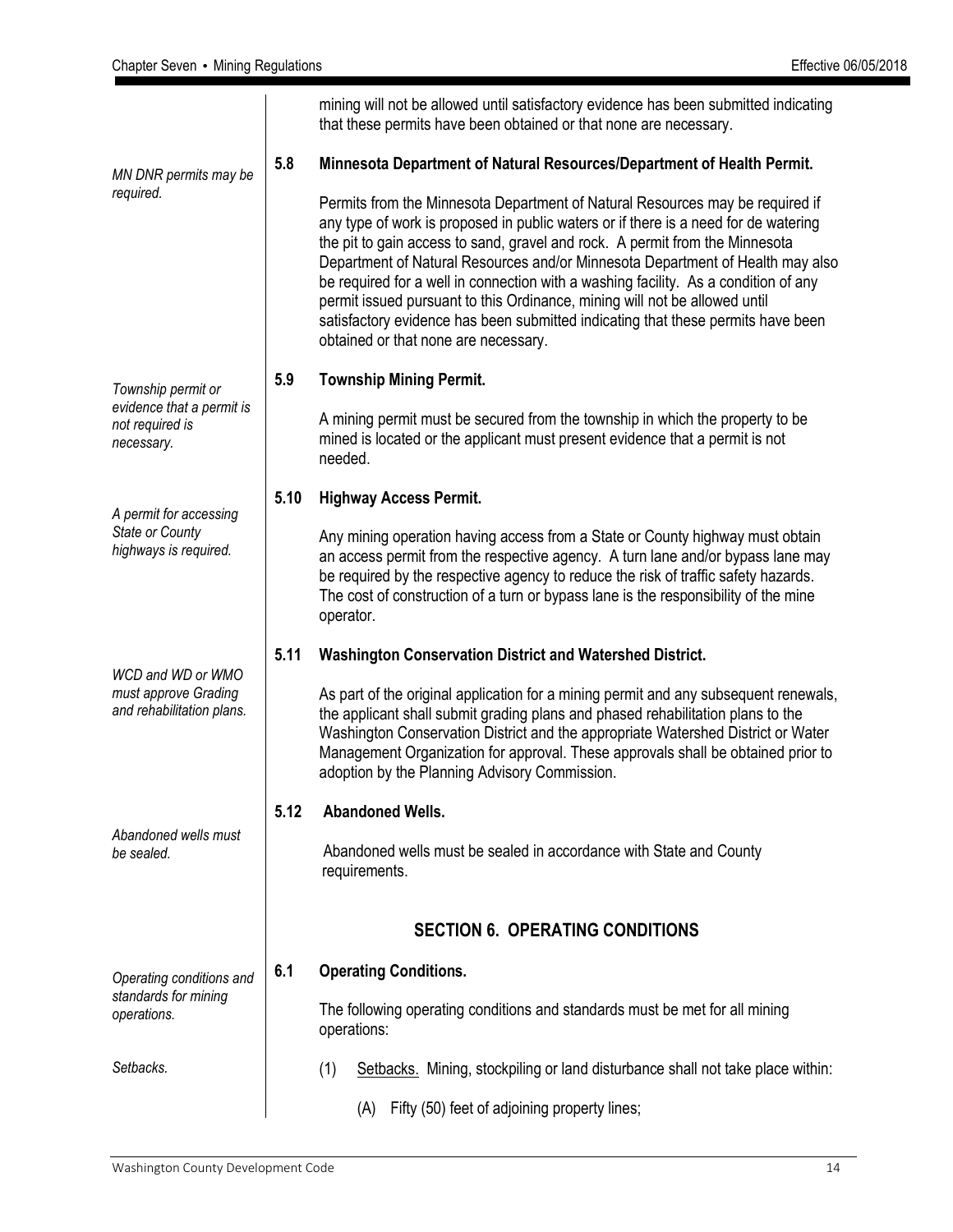|                     |     | (B) | Two hundred (200) feet of any existing occupied structures not owned<br>by the operator or owner;                                                                                                                                                                                                                                                                                                                                                                                                                                                          |
|---------------------|-----|-----|------------------------------------------------------------------------------------------------------------------------------------------------------------------------------------------------------------------------------------------------------------------------------------------------------------------------------------------------------------------------------------------------------------------------------------------------------------------------------------------------------------------------------------------------------------|
|                     |     | (C) | One hundred (100) feet of any contiguous property subdivided into<br>residential lots;                                                                                                                                                                                                                                                                                                                                                                                                                                                                     |
|                     |     | (D) | One hundred (100) feet of any road right of way of any existing or<br>platted street, except the amount of material stockpiled on the effective<br>date of this Ordinance may continue but not be expanded. Mining may<br>be allowed up to fifty (50) feet of the road right of way provided the<br>property is restored to one hundred (100) feet within one (1) mining<br>season period as set forth in the approved reclamation plans, and;                                                                                                             |
|                     |     | (E) | If two (2) or more mining operations are contiguous to one another, the<br>common boundary may be mined provided the Planning Advisory<br>Commission approves the respective restoration plans.                                                                                                                                                                                                                                                                                                                                                            |
| Fencing.            | (2) |     | Fencing. Where deemed necessary by the Planning Advisory Commission for<br>the protection of the general public, a fence shall be constructed prior to the<br>commencement of the operation, enclosing the area authorized by permit to<br>be mined. Said fence shall be at a minimum, a three (3) strand wire fence<br>posted with warning signs. The Planning Advisory Commission reserves the<br>right to require alternative fencing standards as conditions warrant. The<br>fence shall be maintained and shall remain until reclamation is complete. |
| Hours of operation. | (3) |     | Hours of Operation. Those portions of the mining operation consisting of<br>excavating, stockpiling, processing, or hauling shall be conducted only<br>between the hours of 7:00 a.m. and 7:00 p.m., Monday through Friday,<br>unless other hours or days of operation are specifically authorized by the<br>local governing body. Such operations are not allowed on                                                                                                                                                                                      |
|                     |     |     | Holidays unless approved by the local governing body. Retail sale of<br>products is allowed on Saturdays between the hours of 8:00 a.m. and 5:00<br>p.m. unless otherwise prohibited by the local governing body. Retail sales for<br>purposes of this section means the sale of products to individuals for<br>personal use and excludes commercial hauling. Blasting shall only take<br>place between the hours of 8:00 a.m. and 5:00 p.m., Monday through Friday.<br>Blasting is prohibited on Holidays.                                                |
| Screening.          | (4) |     | Screening. Extracting and processing operations shall be screened or<br>located in a manner that minimizes visual impact on surrounding properties.<br>If necessary, an opaque screen shall be installed and maintained along the<br>street or along the perimeter of the visible portion of the operation to minimize<br>visual impact on surrounding properties. Required screening shall be<br>installed prior to commencement of operations.                                                                                                           |
|                     |     |     | The following are the minimum performance standards and may be varied by<br>the Planning Advisory Commission:                                                                                                                                                                                                                                                                                                                                                                                                                                              |
|                     |     | (A) | The screen shall have a total height of not less than six feet. A screen                                                                                                                                                                                                                                                                                                                                                                                                                                                                                   |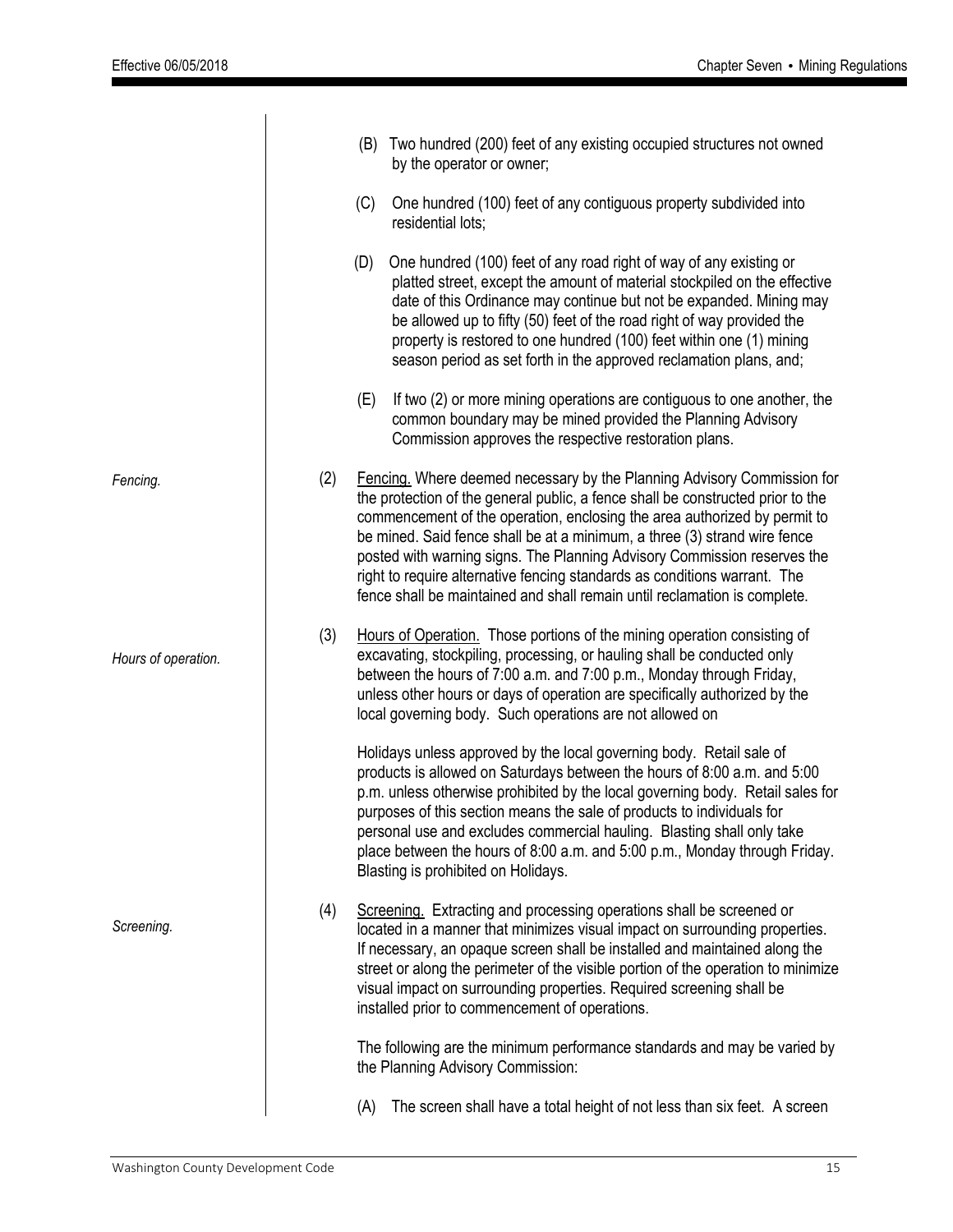|     |     | shall consist of one or a combination of the following types:                                                                                                                                                                                                                                                                                                                                                                                                                                                                                                                                                                                                                                                                                                                                                                                                                                                                                                                                                                                                                                              |
|-----|-----|------------------------------------------------------------------------------------------------------------------------------------------------------------------------------------------------------------------------------------------------------------------------------------------------------------------------------------------------------------------------------------------------------------------------------------------------------------------------------------------------------------------------------------------------------------------------------------------------------------------------------------------------------------------------------------------------------------------------------------------------------------------------------------------------------------------------------------------------------------------------------------------------------------------------------------------------------------------------------------------------------------------------------------------------------------------------------------------------------------|
|     | (1) | Walls. A wall shall consist of concrete, stone, brick, tile, or similar<br>type of solid masonry material a minimum of four (4) inches thick.                                                                                                                                                                                                                                                                                                                                                                                                                                                                                                                                                                                                                                                                                                                                                                                                                                                                                                                                                              |
|     | (2) | Berms. A berm shall be constructed of earthen materials, and it<br>shall be landscaped.                                                                                                                                                                                                                                                                                                                                                                                                                                                                                                                                                                                                                                                                                                                                                                                                                                                                                                                                                                                                                    |
|     | (3) | Fences, Solid. A solid fence shall be constructed of wood and<br>shall form an opaque screen.                                                                                                                                                                                                                                                                                                                                                                                                                                                                                                                                                                                                                                                                                                                                                                                                                                                                                                                                                                                                              |
|     | (4) | Fences, Open. An open weave or mesh type fence, when not<br>used in combination with a berm, shall be combined with plant<br>materials to form an opaque screen.                                                                                                                                                                                                                                                                                                                                                                                                                                                                                                                                                                                                                                                                                                                                                                                                                                                                                                                                           |
|     | (5) | Planting. Plant materials, when used as a screen, shall consist of<br>dense evergreen plants. They shall be of a type or used in such a<br>manner so as to provide a continuous opaque screen within<br>twenty-four (24) months after commencement of operations in the<br>area to be screened. Plant materials are not limited to a<br>maximum height. The design shall be prepared by a licensed<br>landscape contractor or architect.                                                                                                                                                                                                                                                                                                                                                                                                                                                                                                                                                                                                                                                                   |
|     |     | The Planning Advisory Commission shall require that either one<br>$(1)$ , two $(2)$ , or three $(3)$ above be installed if after twenty four $(24)$<br>months following commencement of operations in the area to be<br>screened, plant materials have not formed an opaque screen or if<br>an opaque screen is not maintained.                                                                                                                                                                                                                                                                                                                                                                                                                                                                                                                                                                                                                                                                                                                                                                            |
|     | (6) | Required screening shall be setback at least twenty (20) feet from<br>the point of intersection of:                                                                                                                                                                                                                                                                                                                                                                                                                                                                                                                                                                                                                                                                                                                                                                                                                                                                                                                                                                                                        |
|     |     | A vehicular access way or driveway and a street;<br>а.                                                                                                                                                                                                                                                                                                                                                                                                                                                                                                                                                                                                                                                                                                                                                                                                                                                                                                                                                                                                                                                     |
|     |     | A vehicular access way or driveway and a sidewalk; and<br>b.                                                                                                                                                                                                                                                                                                                                                                                                                                                                                                                                                                                                                                                                                                                                                                                                                                                                                                                                                                                                                                               |
|     |     | Two (2) or more vehicular access ways, driveways or streets.<br>C.                                                                                                                                                                                                                                                                                                                                                                                                                                                                                                                                                                                                                                                                                                                                                                                                                                                                                                                                                                                                                                         |
| (5) |     | Dust Control. The operator must construct, maintain and operate all<br>equipment in such a manner as to minimize on site and off site dust<br>conditions. All operations shall meet the standards of the State Pollution<br>Control Agency. The driveway access to the mining operation must be<br>setback at least twenty-five (25) feet from neighboring property lines. The<br>operator shall maintain all ways and roads within the site in a dust free<br>condition, providing such surfacing or other treatment as may be deemed<br>necessary by the Planning Advisory Commission, provided that the treatment<br>produces no potential pollution hazards to the ground and surface waters of<br>the area. All mining operation access roads shall be maintained with a<br>dustless non oiled surface not less than twenty two (22) feet wide from the<br>connection with a public road to a point within one hundred (100) feet of the<br>loading area. Access roads shall also be constructed and maintained in such<br>a manner that the deposit of earth materials on public roads is minimized. |

*Dust Control.*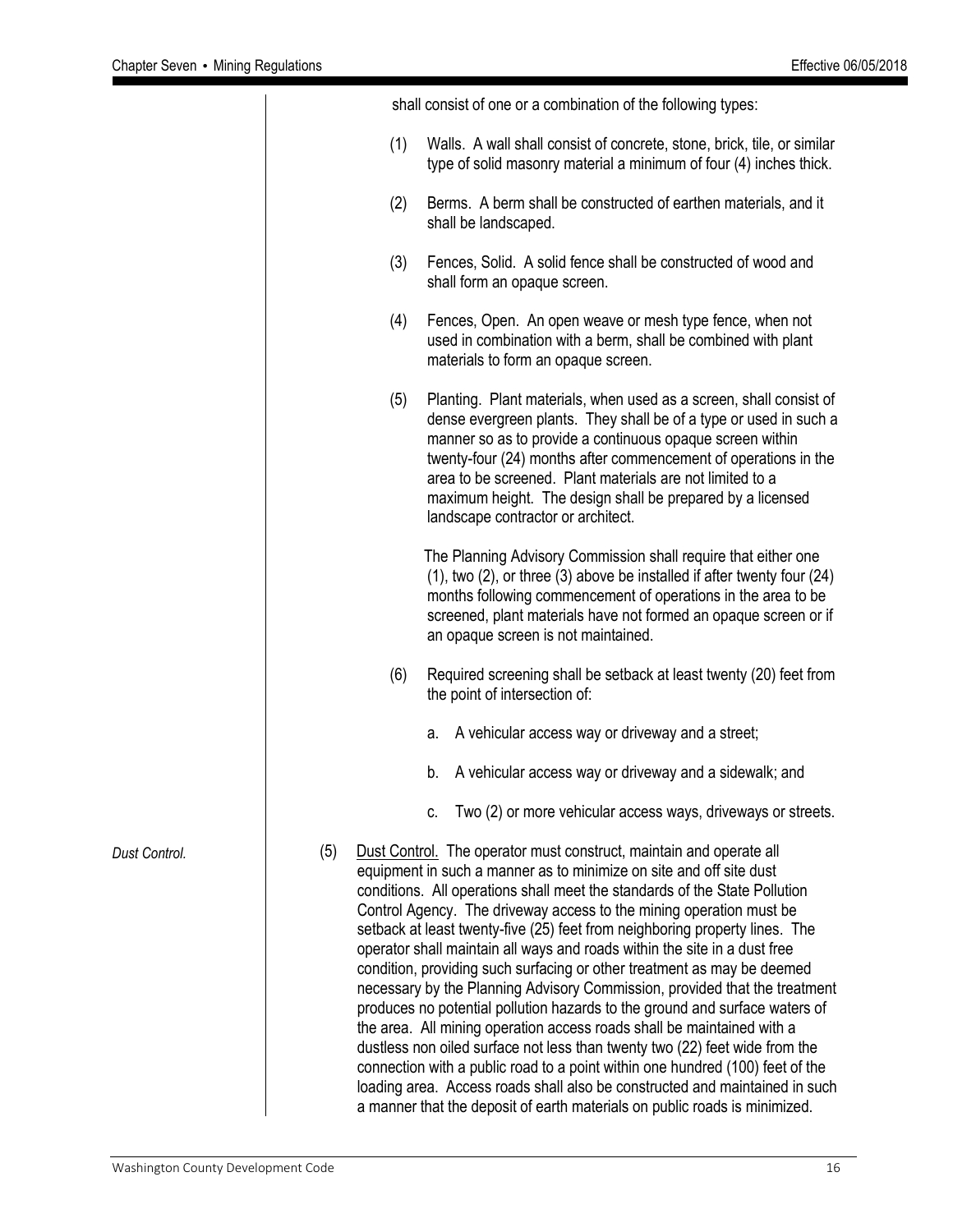|                                      |      | The Planning Advisory Commission may require a paved road if deemed<br>necessary.                                                                                                                                                                                                                                                                                                                                                                                                                                                                                                                                                                                                                                                                                                                                                 |  |  |  |  |
|--------------------------------------|------|-----------------------------------------------------------------------------------------------------------------------------------------------------------------------------------------------------------------------------------------------------------------------------------------------------------------------------------------------------------------------------------------------------------------------------------------------------------------------------------------------------------------------------------------------------------------------------------------------------------------------------------------------------------------------------------------------------------------------------------------------------------------------------------------------------------------------------------|--|--|--|--|
| Noise                                | (6)  | Noise. All equipment and other sources of noise must operate in accordance<br>with Federal, State and County noise standards.                                                                                                                                                                                                                                                                                                                                                                                                                                                                                                                                                                                                                                                                                                     |  |  |  |  |
| Excavation depth.                    | (7)  | Depth of Excavation. The maximum depth of excavation may be regulated<br>based on groundwater protection and/or the ability to restore the property.                                                                                                                                                                                                                                                                                                                                                                                                                                                                                                                                                                                                                                                                              |  |  |  |  |
| Site clearing.                       | (8)  | Site Clearance. All stumps and other debris resulting from excavation or<br>related activities shall be disposed of by methods approved by the<br>Washington County Department of Public Health and Environment and all<br>other applicable agencies.                                                                                                                                                                                                                                                                                                                                                                                                                                                                                                                                                                             |  |  |  |  |
| Appearance and<br>condition of site. | (9)  | Appearance/Condition. The operator must maintain buildings and plants in a<br>neat condition. Weeds and other unsightly or noxious vegetation shall be<br>controlled as necessary to preserve the appearance of the landscaped area.<br>Existing trees and topsoil along existing public rights of way shall be<br>preserved, maintained and supplemented within the depth of the setback or<br>as stipulated in the Conditional Use Permit.                                                                                                                                                                                                                                                                                                                                                                                      |  |  |  |  |
| Sewer.                               | (10) | Sewer. The operator shall provide for adequate drainage to sanitary sewer<br>and storm sewer including lift stations, if necessary.                                                                                                                                                                                                                                                                                                                                                                                                                                                                                                                                                                                                                                                                                               |  |  |  |  |
| Waste disposal.                      | (11) | Waste Disposal. Any waste generated from the mining operation, including<br>waste from vehicle or equipment maintenance, shall be disposed of in<br>accordance with Federal, State and County requirements.                                                                                                                                                                                                                                                                                                                                                                                                                                                                                                                                                                                                                       |  |  |  |  |
| Water quality monitoring.            | (12) | Water Quality Monitoring. Water quality monitoring when required shall<br>conform to the following standards:                                                                                                                                                                                                                                                                                                                                                                                                                                                                                                                                                                                                                                                                                                                     |  |  |  |  |
|                                      |      | Water from monitoring wells and water collected or discharged from the<br>mining area shall be analyzed until one year after reclamation is completed.<br>Samples from monitoring wells shall be taken and testing results submitted<br>prior to the annual permit renewal. More frequent monitoring may be<br>required by the Planning Advisory Commission. Sampling and testing shall<br>be performed by an independent testing laboratory or an agency selected by<br>the Planning Advisory Commission. Monitoring wells shall be sealed one<br>year after reclamation efforts are complete if the site is determined to be<br>uncontaminated. Water samples shall be analyzed to determine the level of<br>nitrates, pesticides, herbicides, and volatile organic compounds specified by<br>the Planning Advisory Commission. |  |  |  |  |
| Additional provisions.               | (13) | Added Provisions. The operator must comply with such other requirements<br>that Washington County adopts for protection of the health, safety, welfare<br>and prevention of nuisance in the area.                                                                                                                                                                                                                                                                                                                                                                                                                                                                                                                                                                                                                                 |  |  |  |  |
| Processing of materials.             | (14) | Processing. Any mining operation in which processing is proposed must<br>meet the following performance standards:                                                                                                                                                                                                                                                                                                                                                                                                                                                                                                                                                                                                                                                                                                                |  |  |  |  |
|                                      |      | A Conditional Use Permit is required for any new or existing mining<br>(A)                                                                                                                                                                                                                                                                                                                                                                                                                                                                                                                                                                                                                                                                                                                                                        |  |  |  |  |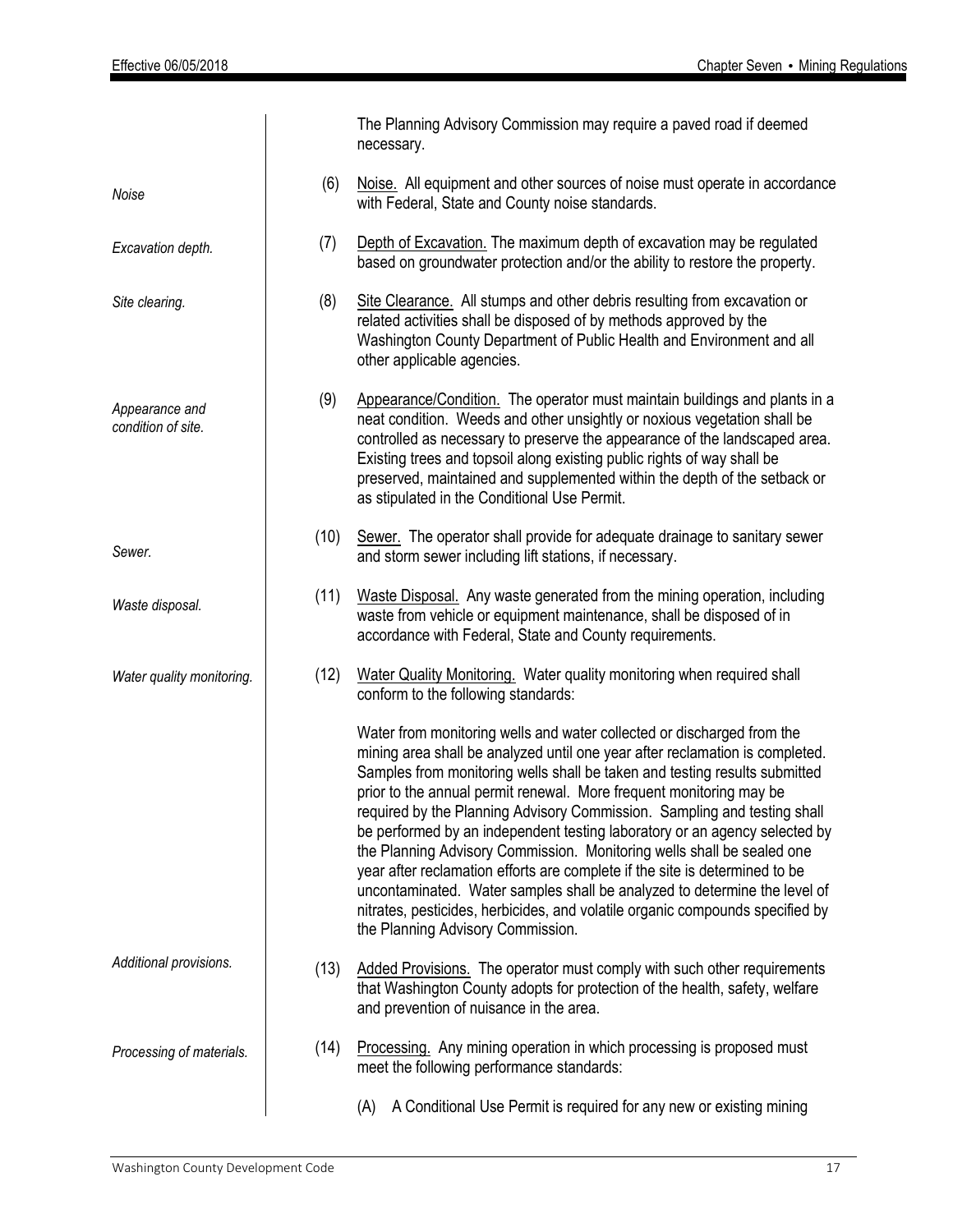operation which desires to add processing equipment on site. (B) The application must include a description of the planned operation together with a description of the processing and equipment, location of the plant, source of water, disposal of water, and reuse of water. (C) Operators who propose to have processing equipment on site on a temporary basis (processing to be done no more than fifteen (15) working days per calendar year, excluding time for assembly and disassembly) shall meet the following criteria: (1) Only materials removed on site are allowed to be processed. Materials may not be hauled onto the property for processing, unless all material can be processed during the fifteen (15) day time period. (2) Setbacks as outlined in Section 6.1 (1) of this Ordinance must be met. (3) All Federal, State and local air, water and noise standards must be met. (4) Operator must notify Washington County and the local township one (1) week in advance and obtain a Certificate of Compliance from the Washington County Zoning Administrator. (5) Processing shall not take place more than fifteen (15) working days per year. (6) Crushing equipment must be placed in the bottom of the pit area if practical, otherwise located in such a manner as to have the least environmental and aesthetic impact. (D) Operators who propose permanent processing equipment (more than fifteen (15) days per year) on site must meet the following standards: (1) All Federal, State and local air, water, and noise quality standards must be met. (2) Mining operations established after the effective date of this Ordinance must encompass at least forty (40) acres of land area under permit. (3) Processing equipment must be screened from view from property lines and the road. (4) Machinery must be buffered and all noise standards of the State and County must be met. (5) Crushing equipment must be placed in the bottom of the pit if practical, otherwise located in such a manner as to have the least environmental and aesthetic impact.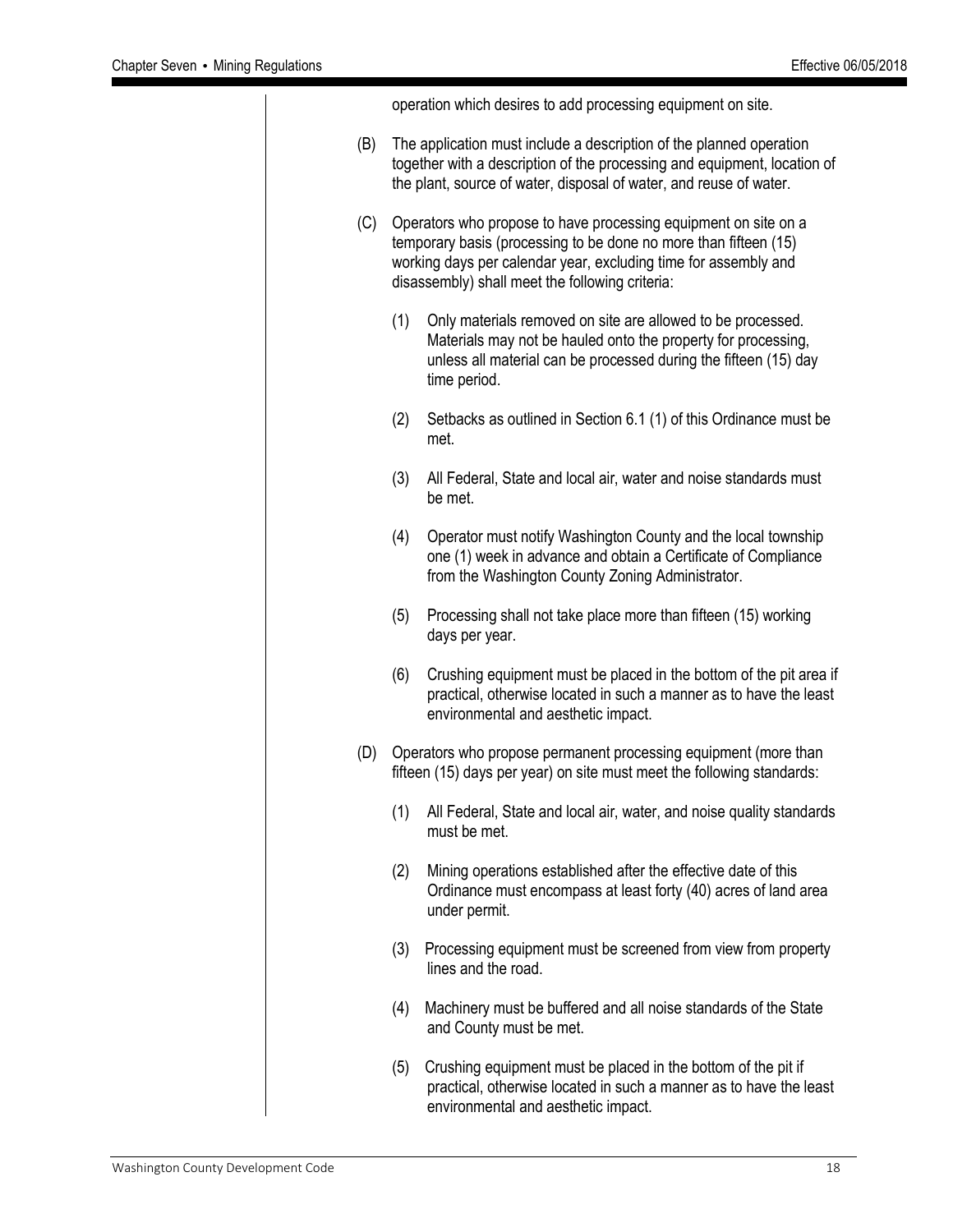|                         |      |     | (6) | Setback requirements as set forth in Section 6.1 (1) of this<br>Ordinance must be met.                                                                                                                                                    |
|-------------------------|------|-----|-----|-------------------------------------------------------------------------------------------------------------------------------------------------------------------------------------------------------------------------------------------|
|                         |      | (E) |     | A temporary processing plant in conjunction with a specific road project,<br>located in the right of way or very close proximity to the subject road,<br>may be allowed subject to the following conditions:                              |
|                         |      |     | (1) | All Federal, State and local air, water and noise quality standards<br>must be met.                                                                                                                                                       |
|                         |      |     | (2) | A Certificate of Compliance must be obtained from the<br>Washington County Zoning Administrator.                                                                                                                                          |
|                         |      |     | (3) | The processing equipment must be located so as to minimize the<br>effect on surrounding property owners.                                                                                                                                  |
|                         |      |     | (4) | Site selection shall not have a negative effect on the public health,<br>safety and welfare.                                                                                                                                              |
|                         |      |     | (5) | The local governing body must approve the request.                                                                                                                                                                                        |
|                         |      |     | (6) | The processing plant shall not be on the property for more than<br>one hundred twenty (120) calendar days.                                                                                                                                |
|                         |      |     | (7) | Materials outside of the designated right of way may not be<br>excavated or removed from the site without a Conditional Use<br>Permit for mining.                                                                                         |
|                         |      |     | (8) | A bond, in an amount determined by the Washington County<br>Zoning Administrator, must be posted to assure restoration of the<br>site.                                                                                                    |
| Recycling of materials. | (15) |     |     | Recycling. The crushing/processing of used aggregate, concrete and asphalt<br>is permitted subject to the following conditions:                                                                                                           |
|                         |      | (A) |     | Recycling in conjunction with a specific road project and within the right<br>of way or in very close proximity to the subject road is permitted for a<br>maximum of one hundred twenty (120) days subject to the following<br>standards: |
|                         |      |     | (1) | A Certificate of Compliance is obtained from the Washington<br>County Zoning Administrator.                                                                                                                                               |
|                         |      |     | (2) | The processing equipment must be located so as to minimize the<br>effect on surrounding property owners.                                                                                                                                  |
|                         |      |     | (3) | Site selection shall not have a negative effect on the public health,<br>safety and welfare.                                                                                                                                              |
|                         |      |     | (4) | The local governing body must approve the request.                                                                                                                                                                                        |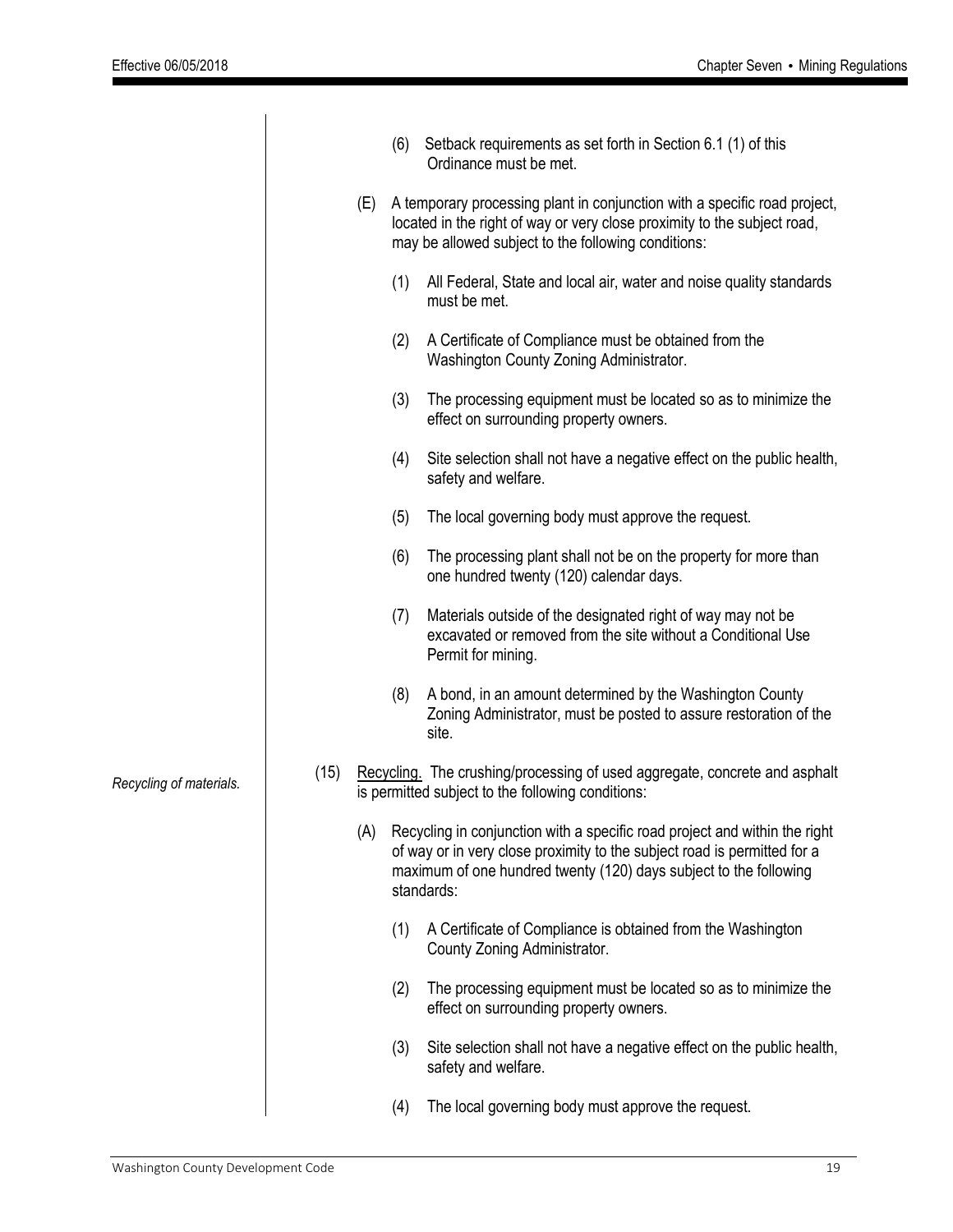|                                           |      |      | (5) | If the Washington County Zoning Administrator denies the<br>Certificate of Compliance, appeal of this decision may be made to<br>the Washington County Planning Advisory Commission.                                                                                                                                                                                                                                                                                                                          |
|-------------------------------------------|------|------|-----|---------------------------------------------------------------------------------------------------------------------------------------------------------------------------------------------------------------------------------------------------------------------------------------------------------------------------------------------------------------------------------------------------------------------------------------------------------------------------------------------------------------|
|                                           |      |      | (6) | All Federal, State and local air, water and noise quality standards<br>must be met.                                                                                                                                                                                                                                                                                                                                                                                                                           |
|                                           |      | (B)  |     | Recycling in conjunction with an approved mining Conditional Use<br>Permit is allowed subject to the following conditions:                                                                                                                                                                                                                                                                                                                                                                                    |
|                                           |      |      | (1) | Standards contained in Section 6.1 (15) of this Ordinance must be<br>met.                                                                                                                                                                                                                                                                                                                                                                                                                                     |
|                                           |      |      | (2) | An estimate of the amount of material to be processed must be<br>submitted. The stockpile of material to be recycled shall be<br>limited to the amount that can reasonably be processed in two<br>consecutive mining seasons.                                                                                                                                                                                                                                                                                 |
|                                           |      |      | (3) | Washington County Planning Advisory Commission approves the<br>recycling as part of the Conditional Use Permit.                                                                                                                                                                                                                                                                                                                                                                                               |
|                                           |      | (C)  |     | Recycling not in conjunction with a specific road project or permitted<br>mining operation is only permitted in an Industrial Zoning District.                                                                                                                                                                                                                                                                                                                                                                |
| Trucking operations.                      | (16) |      |     | Trucking Operations. All new mining operations must have access to the pit<br>area from a nine (9) ton rated blacktop road unless the applicant can<br>demonstrate to the Planning Advisory Commission that conditions are such<br>that access to a road other than a nine (9) ton rated blacktop road will not<br>adversely affect the public health, safety or welfare. The operator shall<br>ensure that all loads leaving any pit regulated by this Ordinance are loaded in<br>compliance with State Law. |
| Asphalt and concrete<br>ready mix plants. | (17) | met: |     | Asphalt Plants and Concrete Ready Mix Plants. A Conditional Use Permit is<br>required for any new or existing mining operation that proposes a permanent<br>asphalt plant and/or concrete ready mix plant. These plants are limited to the<br>manufacture of bituminous asphalt mix and concrete mix for distribution off-<br>site. On-site retail sale of product is prohibited. Temporary asphalt plants<br>and concrete ready mix plants may be allowed if the following conditions are                    |
|                                           |      | (A)  |     | Temporary asphalt plants and/or concrete ready mix plants must meet<br>the following standards:                                                                                                                                                                                                                                                                                                                                                                                                               |
|                                           |      |      | (1) | Temporary asphalt plants and concrete ready mix plants must not<br>be on the property for more than fifteen (15) days per year.                                                                                                                                                                                                                                                                                                                                                                               |
|                                           |      |      | (2) | All setbacks contained in Section 6.1 (1) of this Ordinance must<br>be met.                                                                                                                                                                                                                                                                                                                                                                                                                                   |
|                                           |      |      | (3) | All Federal, State and local air, water and noise quality standards                                                                                                                                                                                                                                                                                                                                                                                                                                           |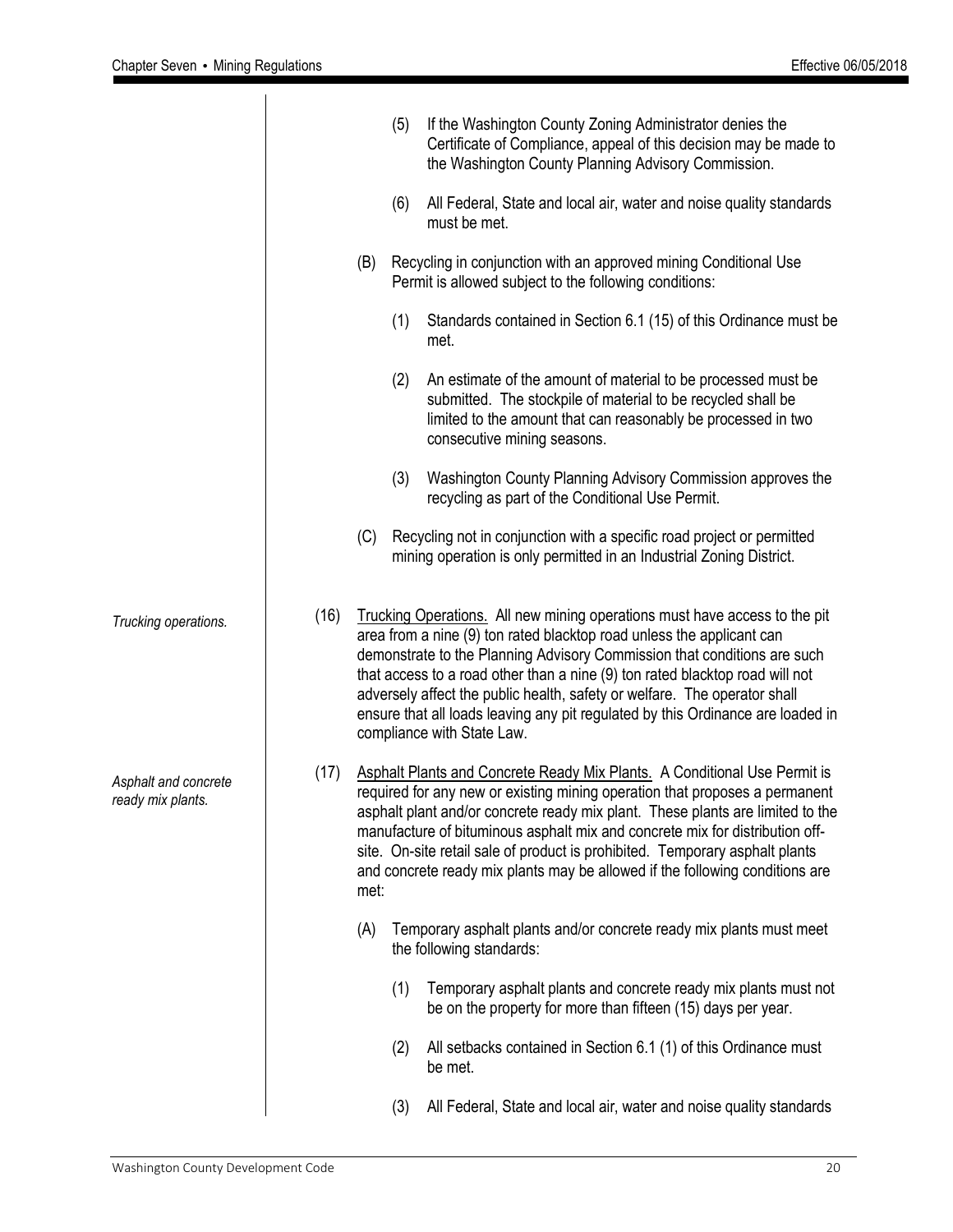|     |     | must be met. An air quality permit must be obtained from the<br>Minnesota Pollution Control Agency.                                                                                                                                                                                                       |
|-----|-----|-----------------------------------------------------------------------------------------------------------------------------------------------------------------------------------------------------------------------------------------------------------------------------------------------------------|
|     | (4) | The plant must have a definitive plan to prevent surface and<br>groundwater contamination or be equipped with a bag house to<br>prevent water discharge from the plant.                                                                                                                                   |
|     | (5) | Equipment must be located in a manner that minimizes<br>environmental and aesthetic impact.                                                                                                                                                                                                               |
|     | (6) | Approval of the local township and the Washington County Zoning<br>Administrator is required.                                                                                                                                                                                                             |
|     | (7) | A Certificate of Compliance must be obtained from the<br>Washington County Zoning Administrator.                                                                                                                                                                                                          |
| (B) |     | Permanent asphalt plants and/or concrete ready mix plants (more than<br>fifteen (15) days per year)} must meet the following standards:                                                                                                                                                                   |
|     | (1) | Asphalt operations established after the effective date of this<br>Ordinance must encompass at least forty (40) acres under permit.                                                                                                                                                                       |
|     | (2) | All setbacks contained in Section 6.1 (1) of this Ordinance must<br>be met unless the plant existed as a permanent asphalt plant on<br>the effective date of this Ordinance; in which case, expansion of<br>the plant is prohibited without compliance with the setbacks<br>contained in Section 6.1 (1). |
|     | (3) | All Federal, State and local air, water and noise quality standards<br>must be met. An air quality permit must be obtained from the<br>Minnesota Pollution Control Agency.                                                                                                                                |
|     | (4) | The plant must have a definitive plan to prevent surface and<br>groundwater contamination or be equipped with a bag house to<br>prevent water discharge from the plant.                                                                                                                                   |
|     | (5) | Equipment must be screened and located in a manner that<br>minimizes environmental and aesthetic impact.                                                                                                                                                                                                  |
| (C) |     | A temporary asphalt plant in conjunction with a specific road project is<br>allowed subject to the following conditions:                                                                                                                                                                                  |
|     | (1) | All Federal, State and local air, water and noise quality standards<br>must be met. An air quality permit must be obtained from the<br>Minnesota Pollution Control Agency.                                                                                                                                |
|     | (2) | A Certificate of Compliance must be obtained from the<br>Washington County Zoning Administrator.                                                                                                                                                                                                          |
|     | (3) | The processing equipment must be located in a manner that<br>minimizes environmental and aesthetic impact.                                                                                                                                                                                                |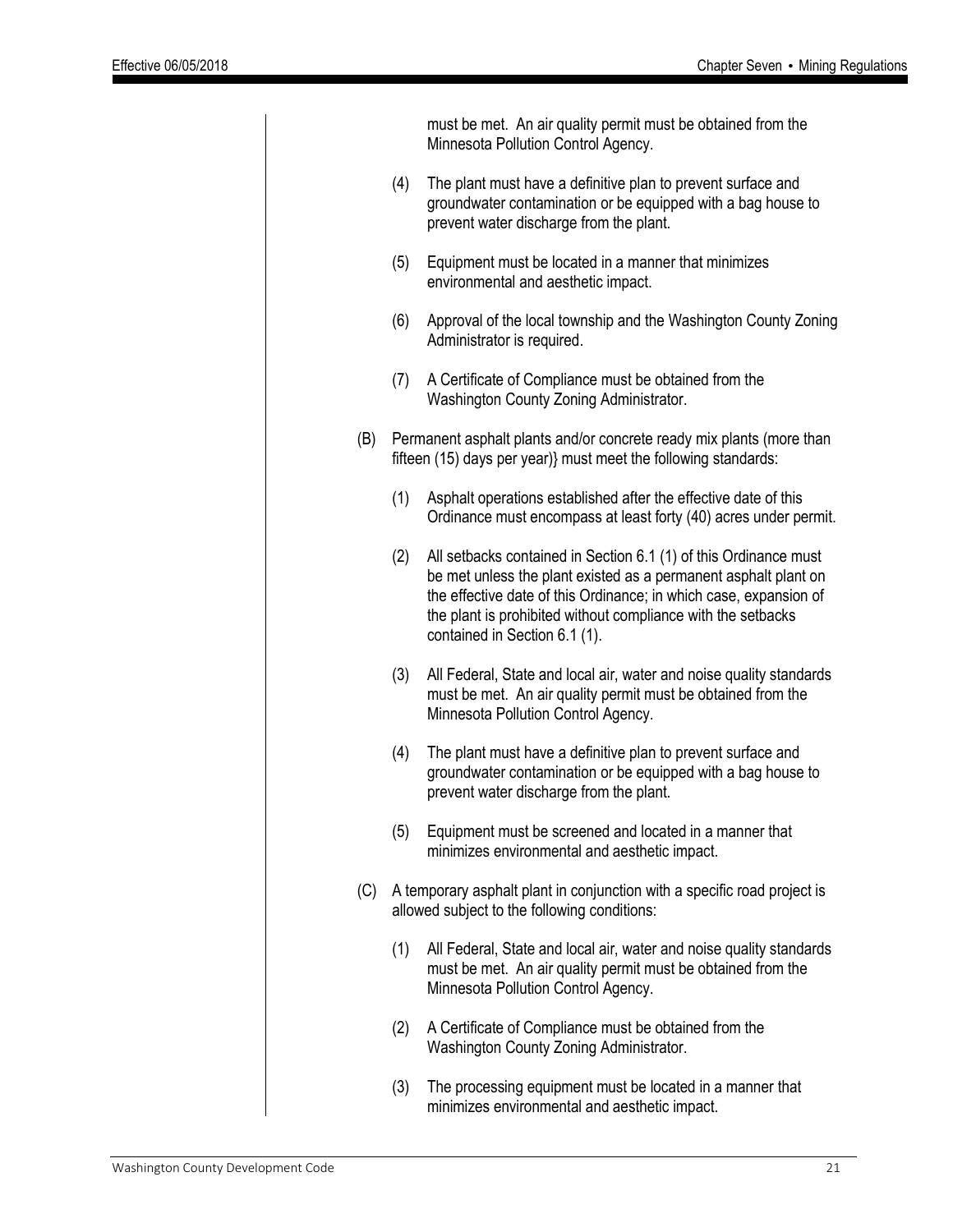|                                    |      | (4)        |                          | Site selection shall not have a negative effect on the public health,<br>safety and welfare.                                                                                                                                                                                        |
|------------------------------------|------|------------|--------------------------|-------------------------------------------------------------------------------------------------------------------------------------------------------------------------------------------------------------------------------------------------------------------------------------|
|                                    |      | (5)        |                          | The local governing body must approve the request.                                                                                                                                                                                                                                  |
|                                    |      | (6)        |                          | The asphalt plant shall not be on the property for more than one<br>hundred twenty (120) days.                                                                                                                                                                                      |
|                                    |      | (7)        |                          | The plant must have a definitive plan to prevent surface and<br>groundwater contamination or be equipped with a bag house to<br>prevent water discharge from the plant.                                                                                                             |
|                                    |      | (8)        |                          | Excavation or removal of materials outside of the designated right<br>of way is prohibited without a Conditional Use Permit for mining.                                                                                                                                             |
|                                    |      | (9)        | site.                    | A bond, in an amount determined by the Washington County<br>Zoning Administrator must be posted to assure restoration of the                                                                                                                                                        |
|                                    |      | (10)       |                          | Asphalt plants not associated with a permitted mining operation or<br>temporary road project or not in existence on the effective date of<br>this Ordinance are allowed in Industrial Zoning Districts only.                                                                        |
| On site fuel storage.              | (18) | standards. |                          | Fuel Storage. All on site storage of fuel must meet Federal, State and local                                                                                                                                                                                                        |
| <b>Temporary Mining</b><br>Permit. | (19) |            |                          | <b>Temporary Permit.</b> A temporary permit for mining in conjunction with a<br>specific road project may be allowed with a Certificate of Compliance<br>provided all of the following conditions are met:                                                                          |
|                                    |      | (A)        | date of permit issuance. | All mining and restoration shall be completed within one year from the                                                                                                                                                                                                              |
|                                    |      | (B)        | cubic yards              | A maximum of fifteen thousand (15,000) cubic yards may be removed<br>from any individual property. A Conditional Use Permit must be<br>obtained and Mining Ordinance regulations must be complied with for<br>projects involving the removal of more than fifteen thousand (15,000) |
|                                    |      | (C)        | project.                 | The proposed mining area must be within one-half (1/2) mile of the road                                                                                                                                                                                                             |
|                                    |      | (D)        |                          | The property on which the mining is to occur must be at least ten (10)<br>acres in size, zoned Agricultural, and be in an unplatted area.                                                                                                                                           |
|                                    |      | (E)        |                          | Access to the mining area must be adjacent to the highway construction<br>project or be from a nine (9) ton rated road or a financial guarantee<br>posted to repair any damage to a road built to a lesser standard.<br>Approval from the local road authority must be obtained.    |
|                                    |      | (F)        |                          | Mining is prohibited where there are significant stands of trees or where                                                                                                                                                                                                           |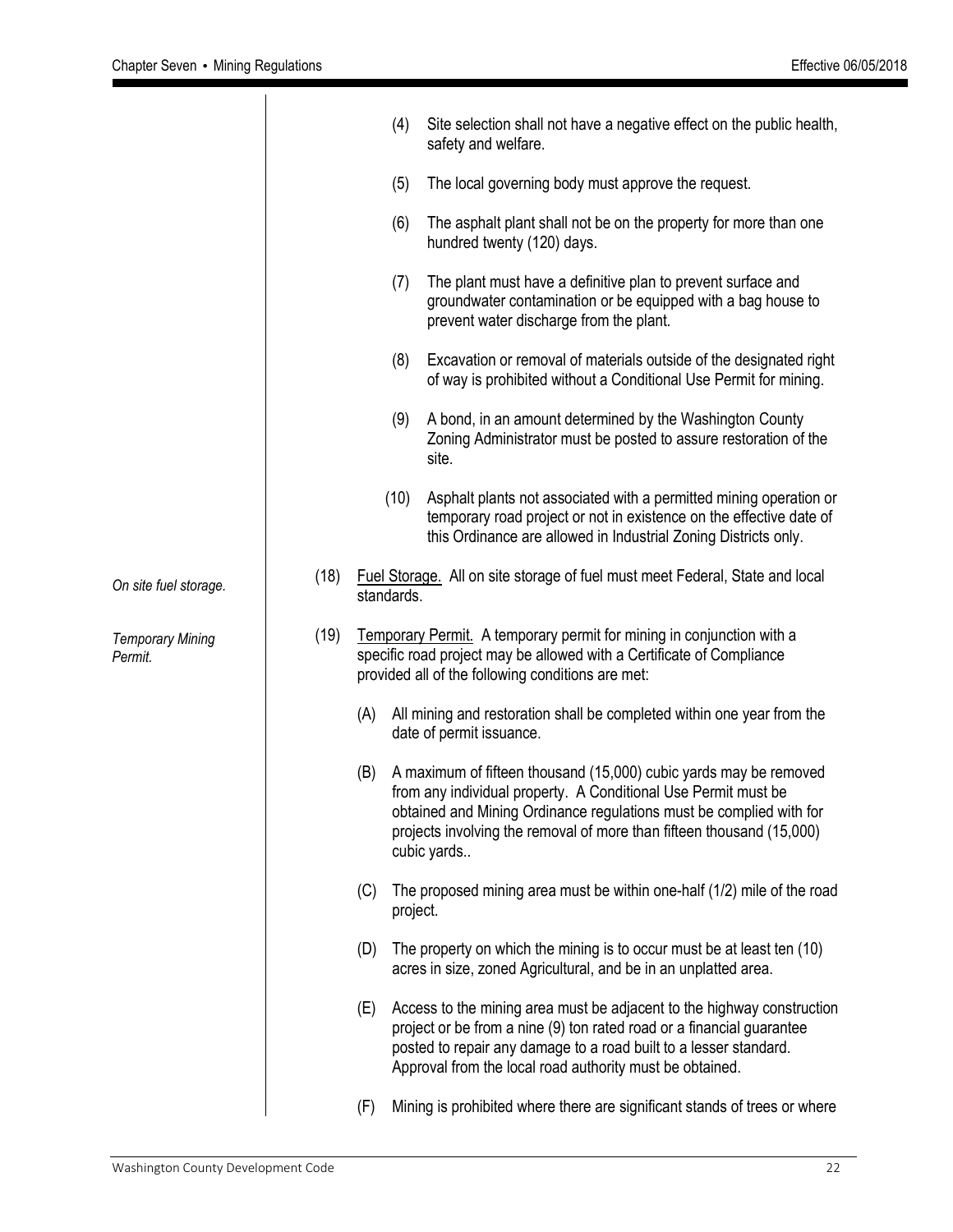|                               |                                                                                 |                        | in the opinion of the Zoning Administrator, significant view sheds would<br>be impacted.                                                                                                                                                                                                                                                                                                                                                                                     |  |  |  |  |  |
|-------------------------------|---------------------------------------------------------------------------------|------------------------|------------------------------------------------------------------------------------------------------------------------------------------------------------------------------------------------------------------------------------------------------------------------------------------------------------------------------------------------------------------------------------------------------------------------------------------------------------------------------|--|--|--|--|--|
|                               |                                                                                 | (G)                    | A restoration plan and erosion control plan must be submitted and<br>approved by the Zoning Administrator. The plan shall show existing<br>and proposed contours of the mined area. The Zoning Administrator<br>shall submit the erosion control plan and restoration plan to the<br>Watershed District and the Washington Conservation District for<br>comments and recommendations. Said recommendations will be the<br>basis of conditions of the permit, as appropriate. |  |  |  |  |  |
|                               |                                                                                 | (H)                    | The depth of excavation shall not exceed twenty (20) feet from the<br>lowest point of the area approved for mining. The lowest point of the<br>proposed excavated area must be at least ten (10) feet above the<br>groundwater elevation.                                                                                                                                                                                                                                    |  |  |  |  |  |
|                               |                                                                                 | (I)                    | Notice shall be given to adjacent property owners and any property<br>owners adjacent to any road used to access the operation from a public<br>road. Special conditions may be attached to the permit to address<br>concerns of adjacent property owners and property owners adjacent to<br>any access road.                                                                                                                                                                |  |  |  |  |  |
|                               |                                                                                 | (J)                    | Permits must be obtained from all other applicable agencies and the<br>local unit of government if necessary.                                                                                                                                                                                                                                                                                                                                                                |  |  |  |  |  |
|                               |                                                                                 | (K)                    | The following setbacks from any area on the site that is disturbed;<br>including topsoil storage, mined area, access road, etc. must be met:                                                                                                                                                                                                                                                                                                                                 |  |  |  |  |  |
|                               |                                                                                 |                        | . Fifty (50) feet from property lines other than the road right of way.                                                                                                                                                                                                                                                                                                                                                                                                      |  |  |  |  |  |
|                               |                                                                                 |                        | • Two hundred (200) feet from any dwelling on adjacent property.                                                                                                                                                                                                                                                                                                                                                                                                             |  |  |  |  |  |
|                               |                                                                                 |                        | • Seventy five (75) feet from wetlands.                                                                                                                                                                                                                                                                                                                                                                                                                                      |  |  |  |  |  |
|                               |                                                                                 | (L)                    | A financial guarantee must be posted with the Zoning Administrator to<br>assure restoration of the site.                                                                                                                                                                                                                                                                                                                                                                     |  |  |  |  |  |
|                               |                                                                                 | (M)                    | Hours of hauling and mining: 7:00 am to 7:00 pm, Monday through<br>Friday                                                                                                                                                                                                                                                                                                                                                                                                    |  |  |  |  |  |
| <b>SECTION 7. RECLAMATION</b> |                                                                                 |                        |                                                                                                                                                                                                                                                                                                                                                                                                                                                                              |  |  |  |  |  |
| 7.1                           |                                                                                 |                        | <b>Reclamation Plan.</b>                                                                                                                                                                                                                                                                                                                                                                                                                                                     |  |  |  |  |  |
|                               | The applicant must submit a reclamation plan containing the following elements: |                        |                                                                                                                                                                                                                                                                                                                                                                                                                                                                              |  |  |  |  |  |
|                               | (1)                                                                             | Intent of reclamation. |                                                                                                                                                                                                                                                                                                                                                                                                                                                                              |  |  |  |  |  |
|                               |                                                                                 |                        |                                                                                                                                                                                                                                                                                                                                                                                                                                                                              |  |  |  |  |  |
|                               | Methods and processes of reclamation.<br>(2)                                    |                        |                                                                                                                                                                                                                                                                                                                                                                                                                                                                              |  |  |  |  |  |

*A reclamation plan containing these elements must be submitted.*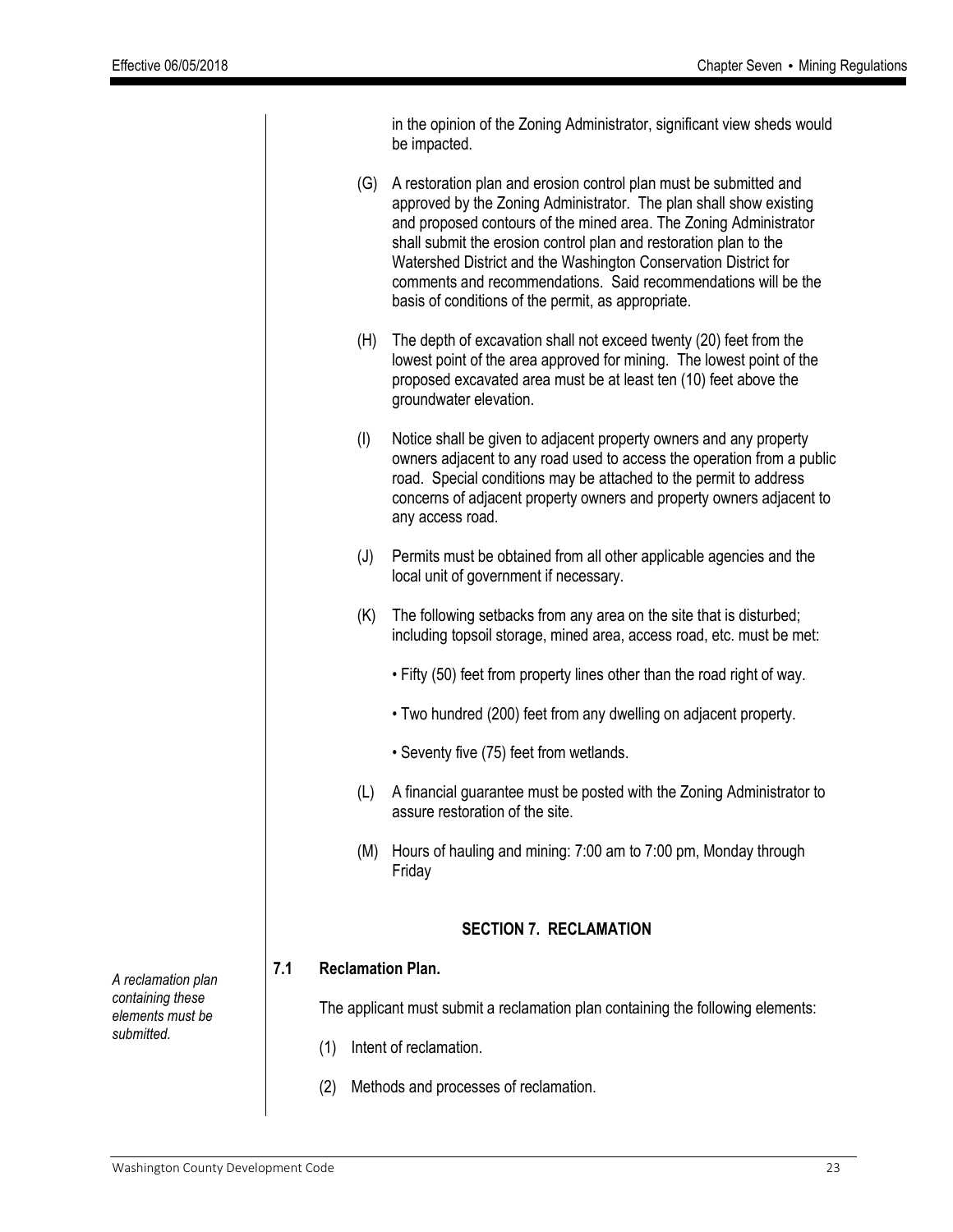- (3) Initial condition of mining site.
- (4) Limits of various operational areas.
- (5) Phasing and timing of operations and reclamation including areas to be stripped of overburden.
- (6) Final condition of site, including proposed contours and potential development plan.
- (7) Relation of final site condition to adjoining land forms and drainage features.
- (8) Relation of reclaimed site to planned or established uses of surrounding land
- (9) A plan for maintenance of reclaimed area.
- (10) A detailed cost estimate of reclamation.

#### **7.2 Reclamation Timing.**

Reclamation shall proceed in a continuous manner throughout the duration of the mining operation and is subject to review and approval at each annual inspection and at the end of the permit period.

#### **7.3 Water Accumulations**.

Excavations resulting in the accumulation of substantial water areas after reclamation must meet the following requirements:

- (1) The water depth must not be less than three (3) feet measured from the low water mark, unless a plan for creation of a wetland or marsh has been approved.
- (2) All banks shall be sloped to the water line at a slope which shall not be steeper than four (4) feet horizontal to one (1) foot vertical.
- (3) All banks shall be surfaced with topsoil of a quality at least equal to the topsoil of land areas immediately surrounding and to a depth of at least four (4) inches; sodding or seeding and mulching is also required. Mulch must be properly anchored.
- (4) Topsoil required by Section 7.3 (3) above shall be planted with trees, shrubs, legumes or grasses;
- (5) Slopes on reclaimed areas shall not be steeper than four (4) feet horizontal to one (1) foot vertical, except in cases where non erodible conditions are present and the Planning Advisory Commission approves the reclamation plan.
- (6) In man-made groundwater lakes, the bottom contour shall be gradually sloping from the shoreline to the deepest portion of the water body at a maximum slope of six (6) feet horizontal to one (1) foot vertical for at least

*Reclamation shall proceed concurrently with mining activities.*

*Water accumulations following reclamation must meet these requirements.*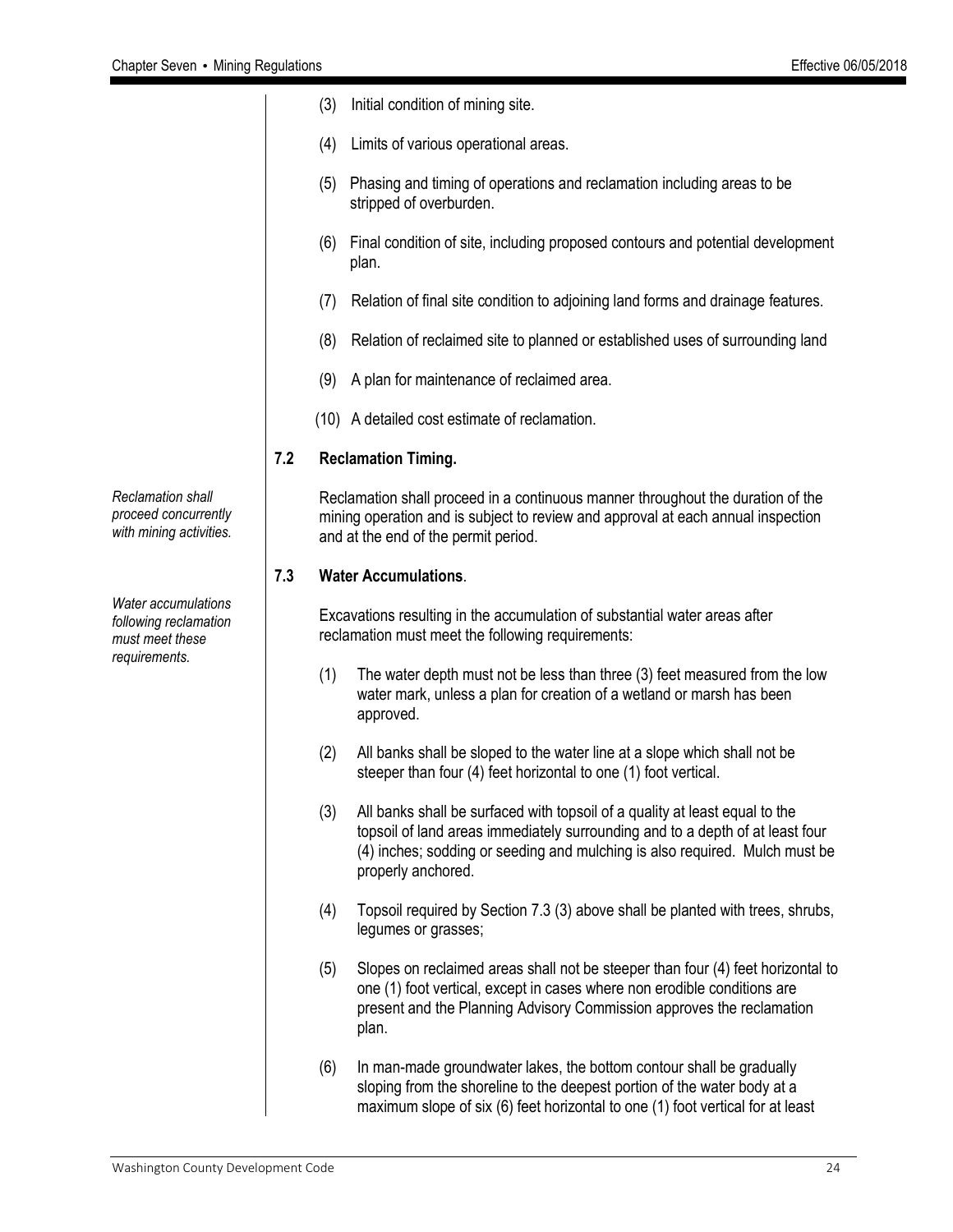one hundred (100) feet from the shoreline toward the center of the water body. Beyond one hundred (100) feet horizontal distance from the shoreline, the slope of the bottom may be no steeper than three (3) feet horizontal to one (1) foot vertical.

(7) All groundwater lakes or wetlands created as part of the reclamation plan for a mined area are subject to the Washington County Shoreland Management Ordinance. Such lakes and wetlands are classified as "Natural Environment (LS-1)" shoreland areas. Department of Natural Resources guidelines for surface water creation shall be complied with.

#### **7.4 Grading and Backfilling.**

Excavations not resulting in water areas after reclamation but which must be graded or backfilled, shall meet the following requirements:

- (1) Fill shall be inspected and certified as being clean (free of volatile organic compounds and heavy metals) before being used for reclamation. Only organic soil shall be used for topsoil.
- (2) Fill shall consist of non-noxious, nonflammable, noncombustible solids;
- (3) The graded or backfilled area shall not collect or permit stagnant water to remain therein;
- (4) The peaks and depressions of the area shall be reduced to a gently rolling topography in substantial conformity to the land area immediately surrounding and which will minimize erosion due to rainfall;
- (5) Graded or backfilled areas shall be surfaced to a depth of at least four (4) inches with topsoil of a quality at least equal to the topsoil of immediately surrounding areas;
- (6) Topsoil required by Section 7.4 (5) above shall be planted with trees, shrubs, legumes or grasses.
- (7) Slopes on reclaimed areas shall not be steeper than four (4) feet horizontal to one (1) foot vertical, except in cases where non erodible conditions are present and the Planning Advisory Commission approves the reclamation plan.
- (8) All reclamation areas which are planned for building purposes shall have a final elevation at least ten (10) feet above the normal ordinary groundwater level. If public sewer is not available, plans for on-site septic systems must be considered. If the area is backfilled for purposes of future development, the soil must be compacted, and subsequently tested and approved by a licensed soils engineer.

#### **7.5 Drainage.**

*Natural storm water* 

Reclamation shall proceed in a manner that preserves natural and storm drainage

*Areas to be graded or backfilled shall comply with these requirements.*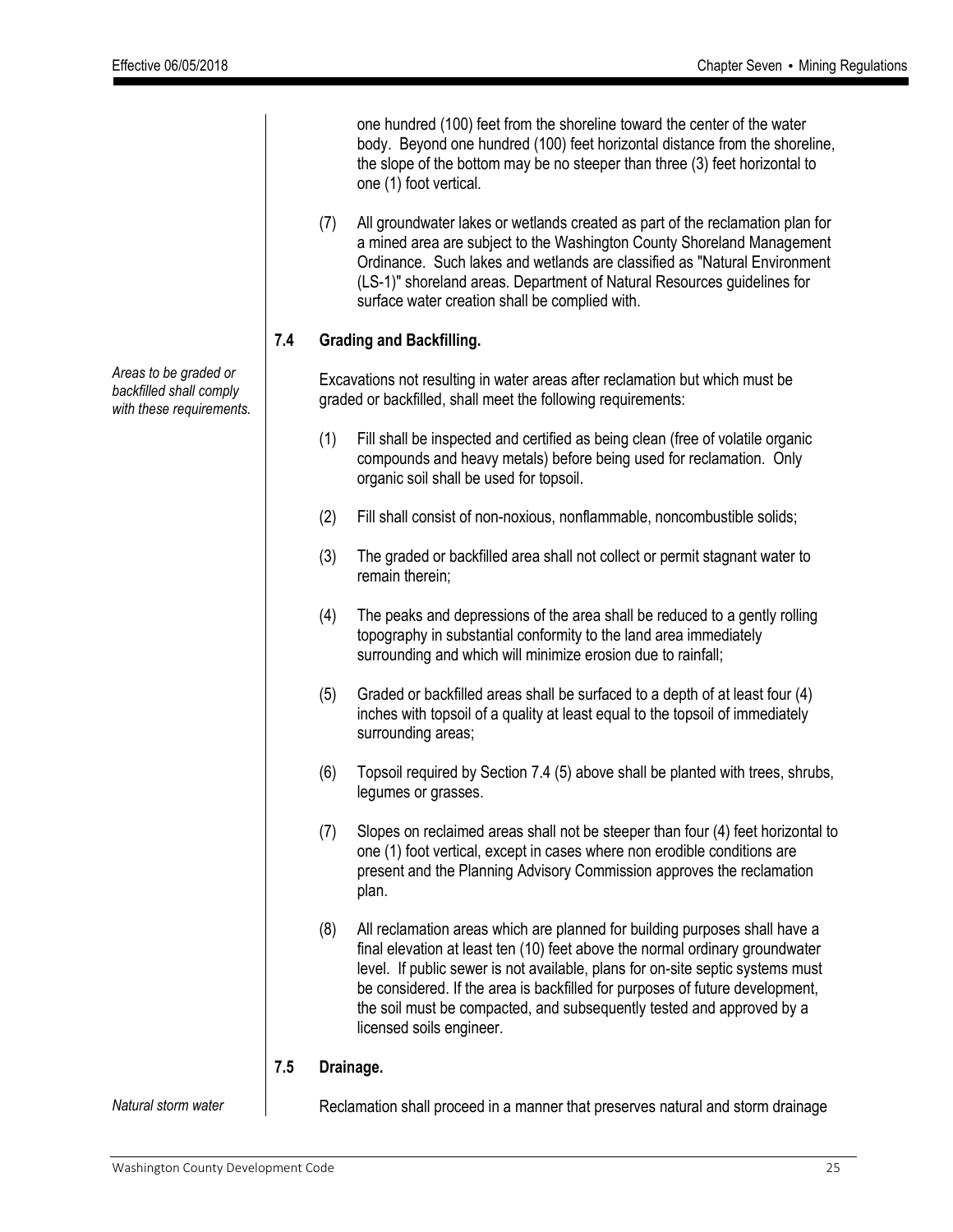| Effective 06/05/2018 |  |
|----------------------|--|
|                      |  |

| drainage shall be<br>maintained.                                                                    |     | entering and leaving the premises. Said drainage shall be altered to the least<br>extent necessary for carrying out reclamation and related activities. Natural and<br>storm drainage shall not be altered in a manner that adversely affects public roads<br>or neighboring uses.                                                                                                                                                                                                |  |  |  |
|-----------------------------------------------------------------------------------------------------|-----|-----------------------------------------------------------------------------------------------------------------------------------------------------------------------------------------------------------------------------------------------------------------------------------------------------------------------------------------------------------------------------------------------------------------------------------------------------------------------------------|--|--|--|
|                                                                                                     | 7.6 | <b>Cover and Planting.</b>                                                                                                                                                                                                                                                                                                                                                                                                                                                        |  |  |  |
| Reclaimed areas shall be<br>planted with vegetation<br>to prevent erosion and<br>provide screening. |     | The reclamation area shall be planted with grass, trees, shrubs, or other vegetation<br>to prevent erosion and provide screening and improved aesthetics. Technical<br>assistance and soils data should be obtained from the county agricultural agent,<br>appropriate state and federal officials, conservation districts, and the nearest soil<br>conservation service office.                                                                                                  |  |  |  |
|                                                                                                     | 7.7 | Topsoil.                                                                                                                                                                                                                                                                                                                                                                                                                                                                          |  |  |  |
| Topsoil shall be<br>stockpiled and re-spread<br>over excavated area.                                |     | Topsoil that is stripped or removed must be stockpiled and set aside on the site for<br>re-spreading over the reclaimed area. Topsoil shall not be sold or removed from<br>the property and shall be re-spread to minimize the effects of erosion, wind and<br>water upon public roads, streams, or adjacent land uses.                                                                                                                                                           |  |  |  |
|                                                                                                     | 7.8 | <b>Removal of Structures.</b>                                                                                                                                                                                                                                                                                                                                                                                                                                                     |  |  |  |
| All structures not allowed<br>per the Development<br>Code shall be removed<br>during reclamation.   |     | All buildings and other structures not otherwise allowed per the Washington County<br>Development Code shall be removed from the property and the property shall be<br>restored in conformance with the reclamation plan within six (6) months after<br>expiration of a mining permit or termination of a mining operation or within six (6)<br>months after a mining operation has been abandoned for six (6) months.                                                            |  |  |  |
| <b>SECTION 8. INSURANCE, FINANCIAL GUARANTEES, FEES &amp; INSPECTIONS</b>                           |     |                                                                                                                                                                                                                                                                                                                                                                                                                                                                                   |  |  |  |
|                                                                                                     | 8.1 | Insurance.                                                                                                                                                                                                                                                                                                                                                                                                                                                                        |  |  |  |
| Proof of insurance shall<br>be provided.                                                            |     | The operator shall provide proof of bodily injury, property damage, and public<br>liability insurance and blasting insurance when appropriate, in the amount of<br>\$1,000,000 for any occurrence.                                                                                                                                                                                                                                                                                |  |  |  |
|                                                                                                     | 8.2 | Bond.                                                                                                                                                                                                                                                                                                                                                                                                                                                                             |  |  |  |
| A bond, cash deposit or<br>other security must be<br>posted.                                        |     | An operator must post a bond, cash deposit or other security, in such form and sum<br>as the County requires, with the County as beneficiary, to cover the cost of<br>reclamation of the property. The bond amount shall not exceed \$10,000 per acre of<br>ground to be stripped of overburden. Bonds shall be for a minimum of one (1) year,<br>and shall include a provision for notification to the County at least thirty (30) days<br>prior to cancellation or non-renewal. |  |  |  |
|                                                                                                     | 8.3 | Fees.                                                                                                                                                                                                                                                                                                                                                                                                                                                                             |  |  |  |
| Permit fees are<br>established by the<br>County Board.                                              |     | Permit fees are adopted by resolution of the Washington County Board of<br>Commissioners. Fees shall cover all administrative costs associated with the<br>permit application, annual review, and costs of inspections.                                                                                                                                                                                                                                                           |  |  |  |
|                                                                                                     |     |                                                                                                                                                                                                                                                                                                                                                                                                                                                                                   |  |  |  |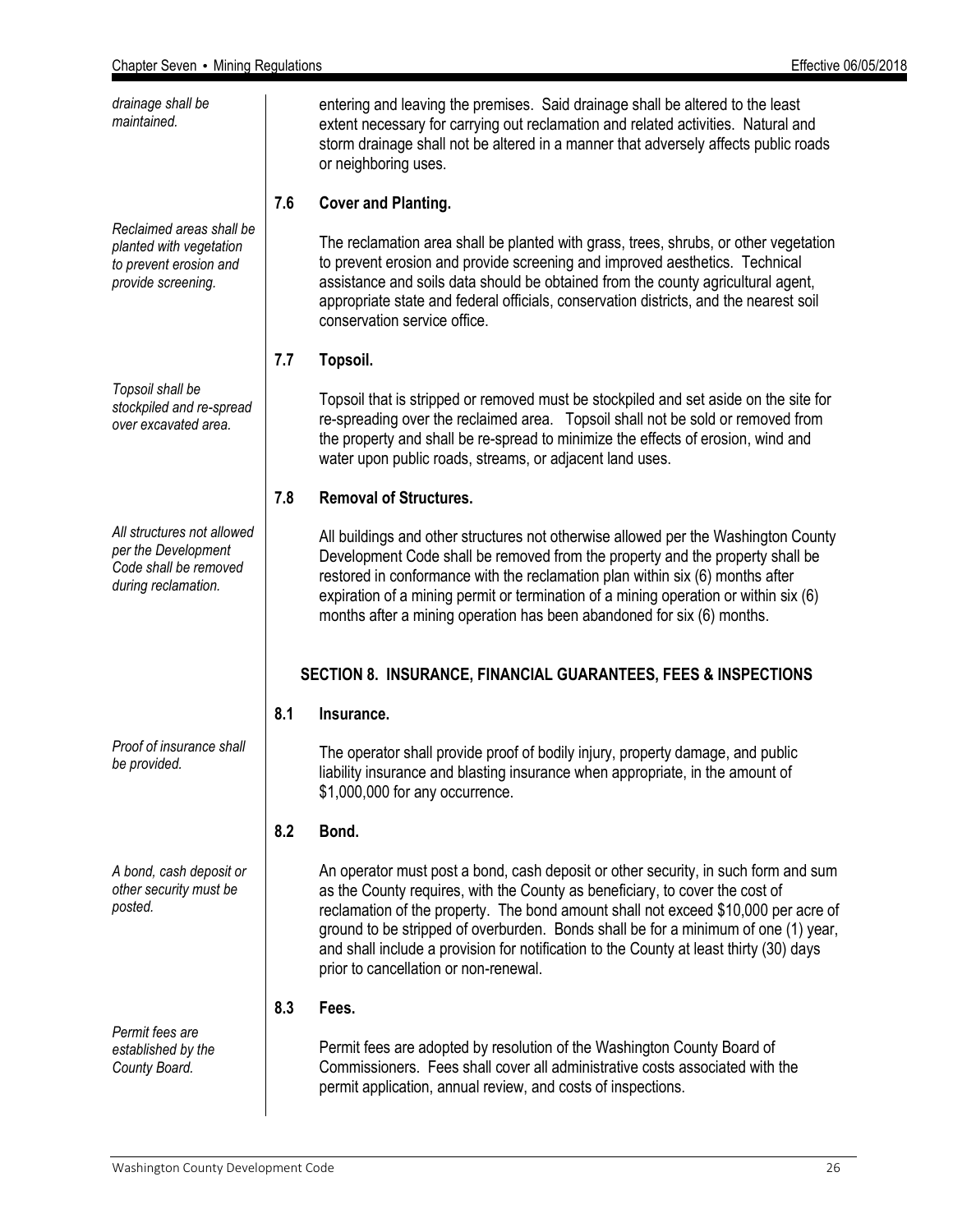**8.4 Inspections.** 

*The County has the right to perform inspections.*

*Violation of this Ordinance is a misdemeanor.*

*The County may take action to enforce this Ordinance if there is a violation or threat of a violation.*

*The County has the right to enter the property to perform inspections or any duties imposed by this Ordinance.*

*A permit may be revoked for violating the permit or this Ordinance.*

The approval of a mining Conditional Use Permit also provides Washington County staff with the right to enter the subject property to perform inspections after providing reasonable notice to the operator.

#### **SECTION 9. VIOLATIONS & PENALTIES**

#### **9.1 Violations.**

Any firm, person or corporation who violates any provisions of this Ordinance is guilty of a misdemeanor and upon conviction thereof is subject to a fine and/or imprisonment as provided by law. Each day that a violation exists constitutes a separate offense.

#### **9.2 Enforcement.**

In the event of a violation or threatened violation of any of the terms of this Ordinance, the County may take appropriate action to enforce this Ordinance, including application for injunctive relief, action to compel performance or other appropriate action necessary to prevent, restrain, correct or abate such violations or threatened violations. Upon motion, the court may award costs, disbursements and reasonable attorney's fees and witness fees, which costs and fees may be assessed against the land.

#### **9.3 Entry**.

Whenever necessary to enforce any of the provisions of this Ordinance or whenever there is reasonable cause to believe that a violation of this Ordinance has occurred or is about to occur, an authorized agent of the County may enter any building or upon any premises at all reasonable times to inspect the same or to perform any duties imposed by this Ordinance, provided that if such building or premises is occupied, the authorized agent shall first present proper credentials and demand entry and if such building or premises is unoccupied, shall first make a reasonable effort to locate the owner or other persons having charge or control of the building or premises and demand entry. If such entry is refused, the County shall have recourse to every remedy provided by law to secure entry, including administrative and judicial search warrants.

#### **SECTION 10. TERMINATION OF PERMIT**

#### **10.1 Revocation.**

Any permit granted pursuant to this Ordinance may be revoked for a violation of any provisions of this Ordinance or any conditions of the permit.

#### **10.2 Notice of Revocation, Appeal.**

Revocation shall not occur earlier than ten (10) County working days from the time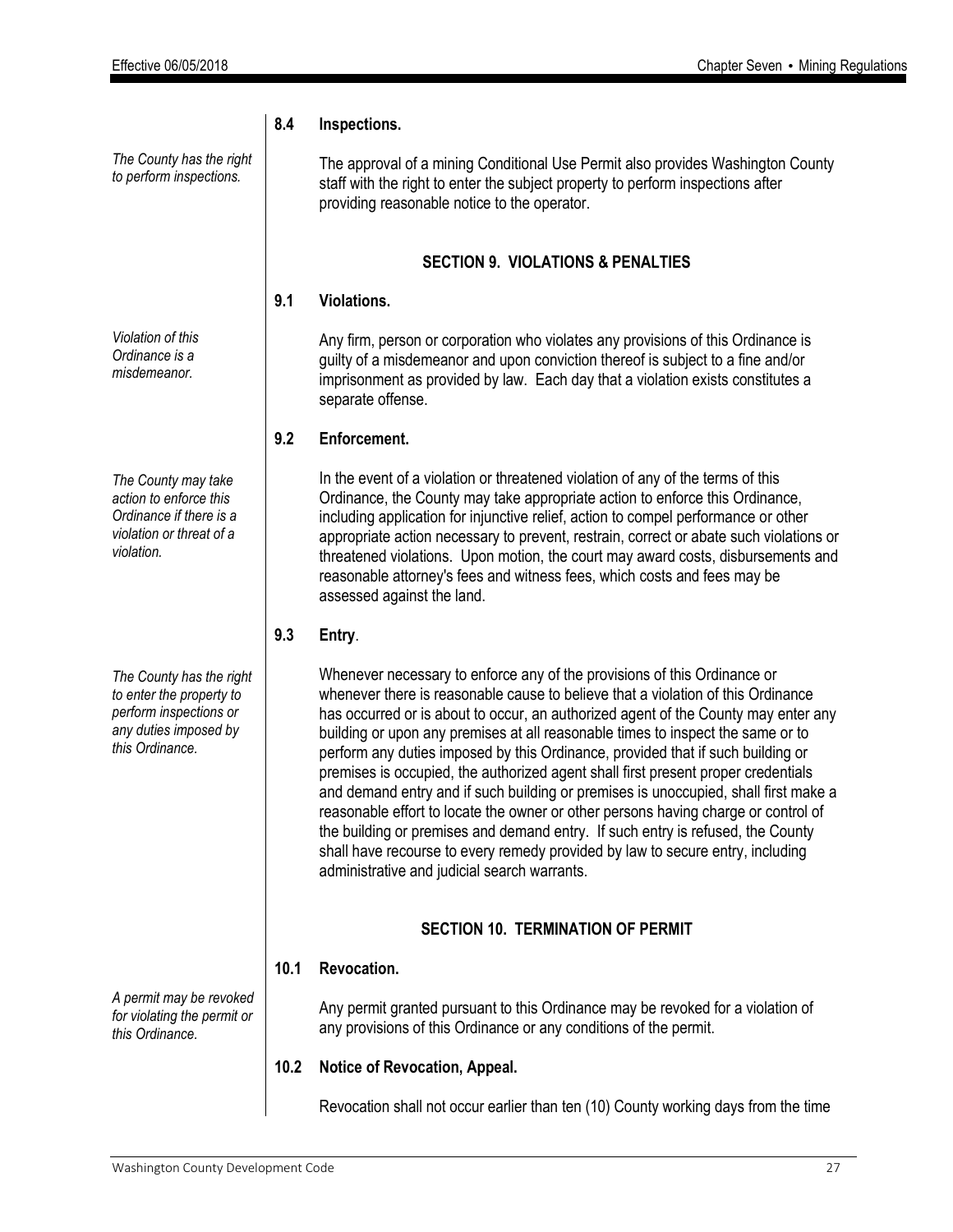*Notice of revocation shall be served.*

*An appeal of a permit revocation must follow this procedure.* 

*If any portion or application of this Ordinance is found to be invalid the remainder of the Ordinance is not affected.*

written notice of revocation is served upon the permittee or if a hearing is requested, until written notice of the Planning Advisory Commission action has been served on the permittee. Notice to the permittee shall be served personally or by registered or certified mail at the address designated in the permit application. Such written notice of revocation shall contain the effective date of the revocation, the nature of the violation or violations constituting the basis of the revocation, the facts which support the conclusions that a violation or violations have occurred and a statement that if the permittee desires to appeal, the permittee must, within ten (10) working days, exclusive of the day of service, file a request for a hearing. The hearing request shall be in writing, stating the grounds for appeal and served personally or by registered or certified mail on the Washington County Public Works Department by midnight of the tenth (10th) County working day following service. Following the receipt of a request for hearing, the Washington County Public Works Department shall set a time and place for the hearing, which shall be conducted in accordance with the procedures set forth in Chapter One, Section 9.7 of the Washington County Development Code.

### **SECTION 11. EFFECTUATION**

#### **11.1 Separability.**

It is hereby declared that the several provisions of this Ordinance are separable in accordance with the following:

- (1) If any court of competent jurisdiction adjudges any provision of this Ordinance to be invalid, such judgment does not affect any other provisions of this Ordinance not specifically included in said judgment.
- (2) If any court of competent jurisdiction adjudges invalid the application of any portion of this Ordinance to a particular property, building, or other structure, such judgment does not affect the application of said provision to any other property, building or structure not specifically included in said judgment.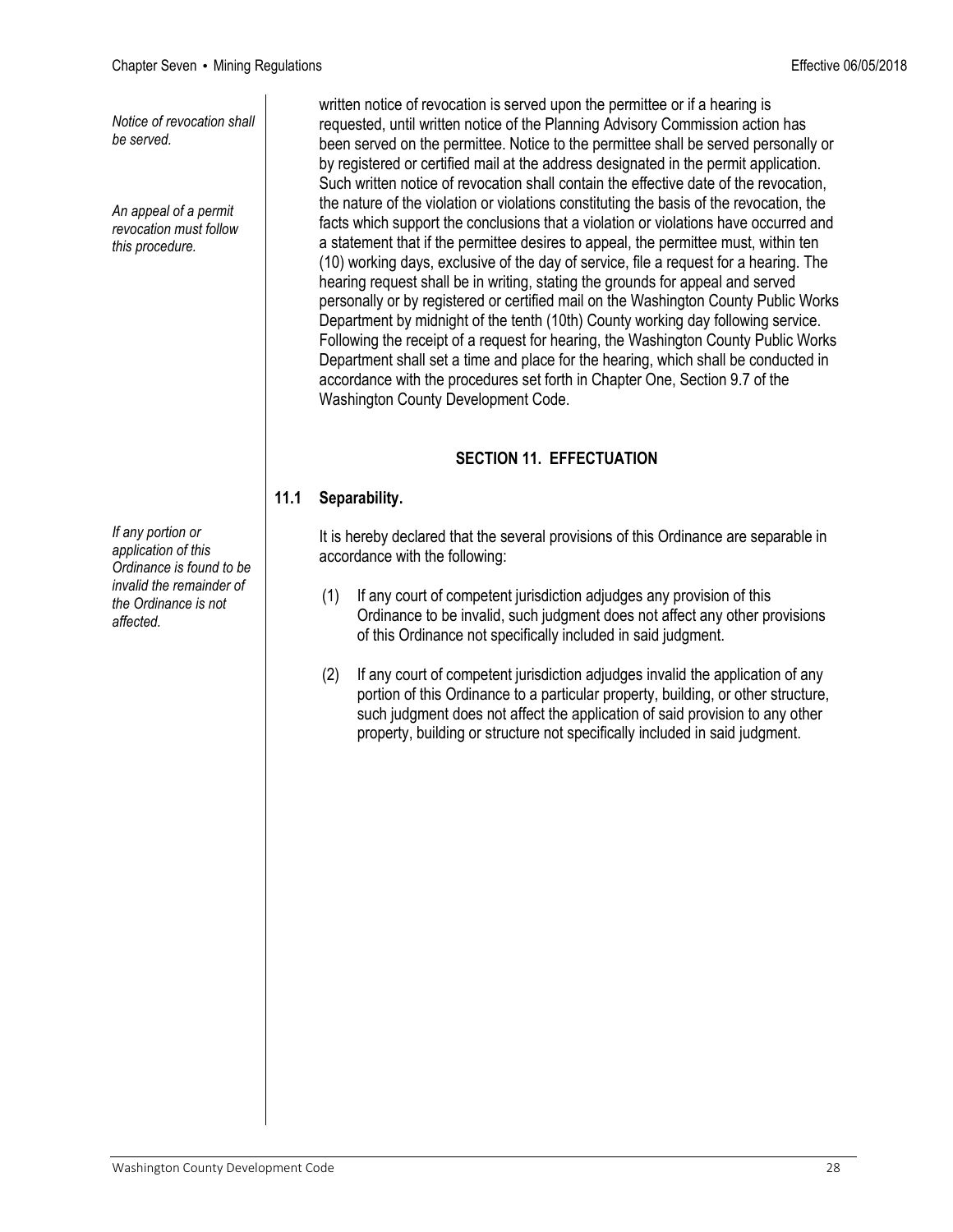shall not be removed unless the area is filled and is contiguous to nonfloodplain land.

Changes to Floodplain Map must be approved by FEMA

elevation at or above the Regulatory Flood Protection Elevation and is contiguous to lands outside of the floodplain. Changes in the Floodplain Map must meet the Federal Emergency Management Agency's (FEMA) Technical Conditions and Criteria and must receive prior FEMA approval before adoption. The Commissioner of the Department of Natural Resources must be given ten (10) days written notice of all hearings to consider an amendment to this Ordinance and said notice shall include a draft of the Ordinance amendment or technical study under consideration.

#### **SECTION 16. EFFECTIVE DATE**

The regulations contained in this Ordinance shall become effective immediately upon passage by the County Board and upon publication according to law.

Passed by the Board of County Commissioners of Washington County, Minnesota, this  $5th$  day of  $June$  2018.

**Gary Kries** 

**Board of County Commissioners** 

Attest:

Approved as to form:

Molly O'Rourke Washington County Administrator

Ordinance prepared by:

**Washington County Public Works Department** 11660 Myeron Road North Stillwater, MN 55082

George Kuprian

Assistant Washington County Attorney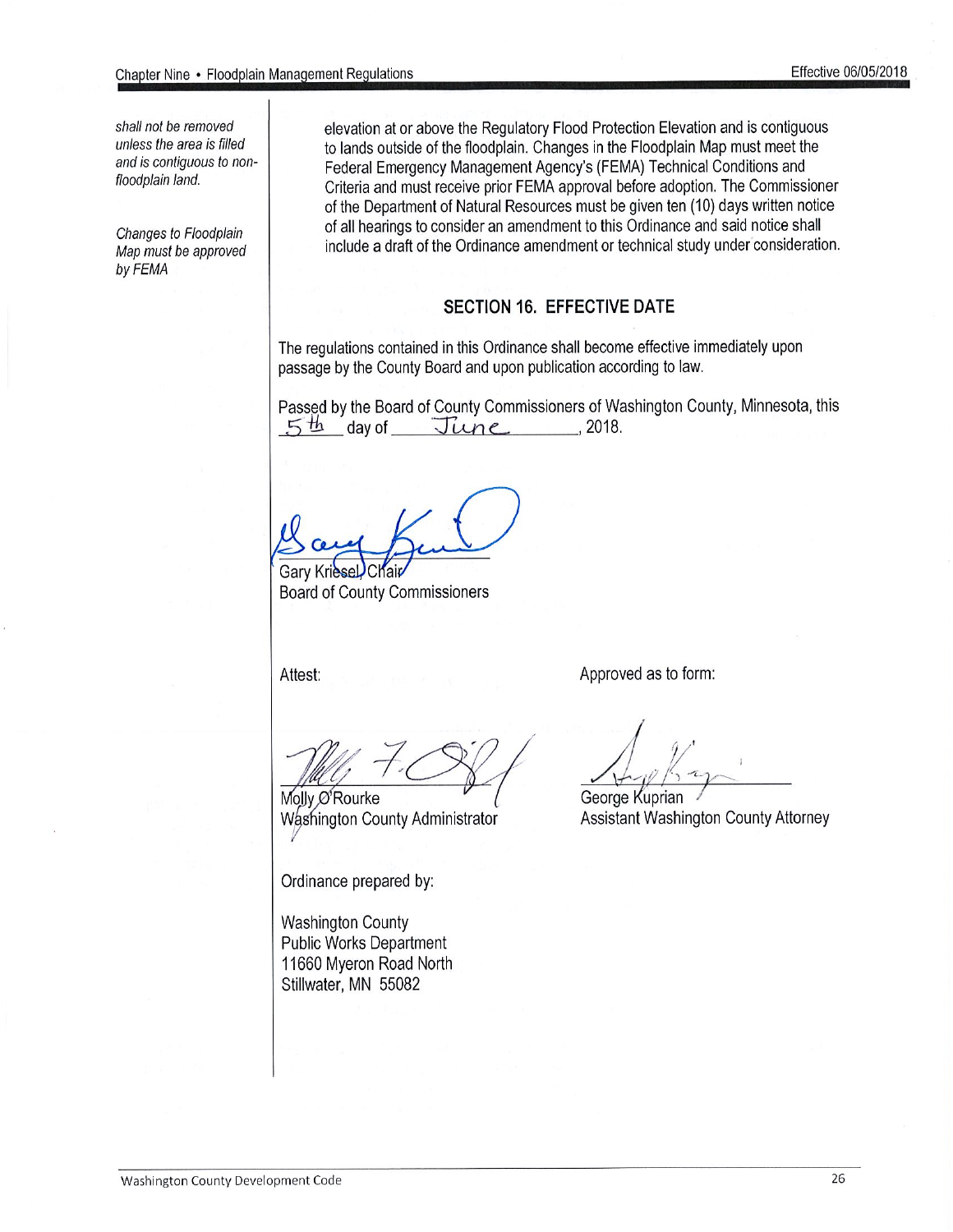## STATE OF MINNESOTA **COUNTY OF WASHINGTON**

I, Molly F. O'Rourke, qualified County Administrator for the County of Washington, State of Minnesota, do hereby certify that I have compared the foregoing copy of Resolution No. 2018-054 \_\_\_\_\_\_\_\_\_\_\_ with the original minutes of the proceedings of the Board of Commissioners, Washington County, Minnesota, at its session on the 5th \_\_\_\_\_\_ day of June, 2018, now on file in my office and have found the same to be a true and correct copy thereof.

).

Witness my hand and official seal at Stillwater, Minnesota, this 27th day of <u>June, 2018.</u>



O'Rourke Molw F ท<sub>ี</sub>ty Administrator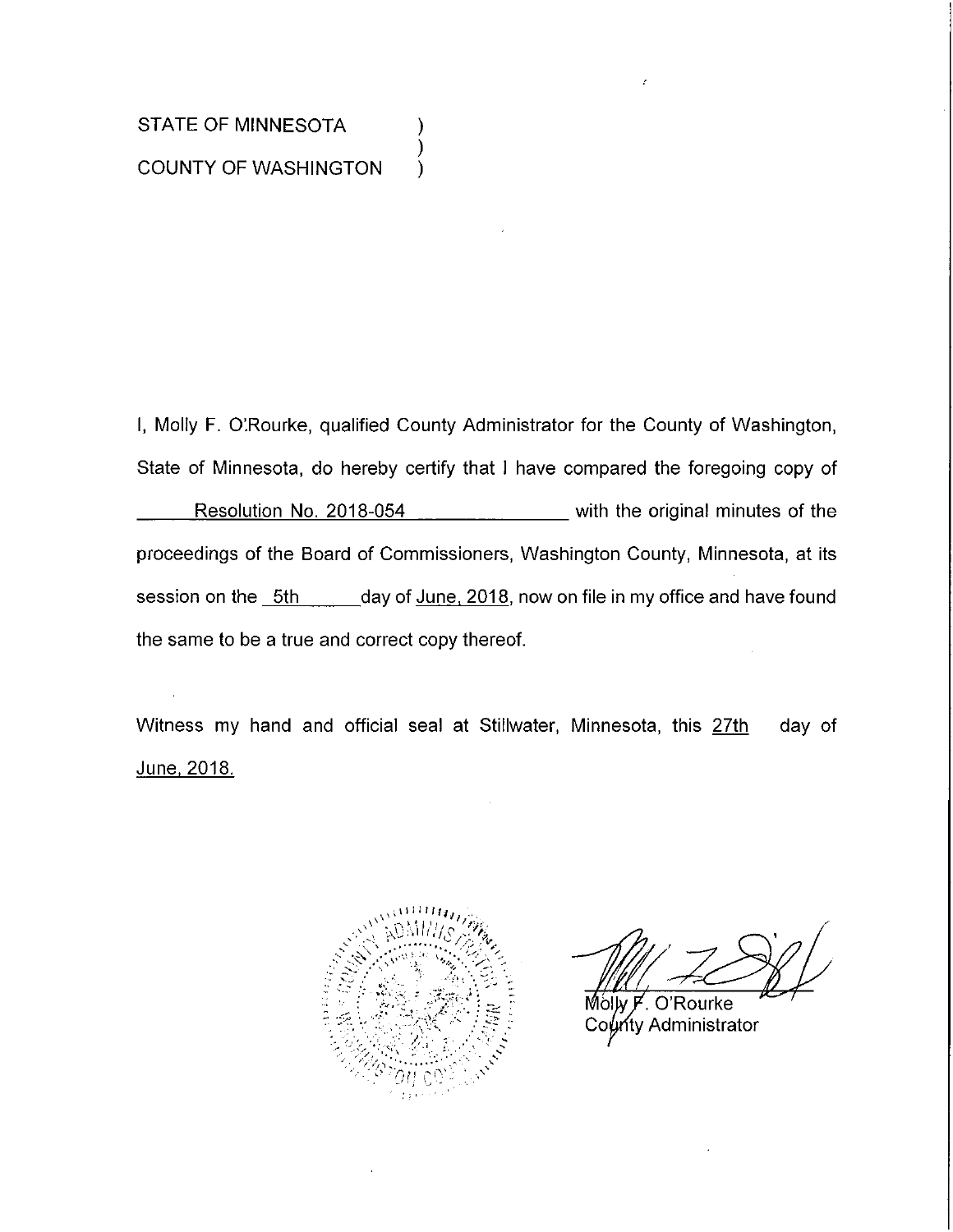DATE June 5, 2018 **MOTION** BY COMMISSIONER Miron

**Public Works DEPARTMENT SECONDED BY** Karwoski **COMMISSIONER** 

#### REPEAL OF CURRENT ZONING/LAND USE ORDINANCES AND ADOPTION OF NEW ZONING/LAND USE ORDINANCES. **AND**

#### REPEAL OF EXISTING DEVELOPMENT CODE AND ADOPTION OF THE REVISED DEVELOPMENT CODE

#### ZONING/LAND USE ORDINANCE NUMBERS 203, 204, 205, 206, 207, 208, 209, 210, 211 & 212

WHEREAS, Washington County is authorized to carry on County planning and zoning activities in the unincorporated areas of the County pursuant to Minn. Stat. Chapt. 394; and

WHEREAS, the Washington County Comprehensive Plan was adopted by the Washington County Board of Commissioners on April 22, 1997 and became effective October 1, 1997 as Washington County Ordinance No. 124, amended on September 7, 2010 to the Washington County Comprehensive Plan 2030 as Washington County Ordinance No. 184, and amended on August 16, 2016 as Washington County Ordinance 198; and

WHEREAS, pursuant to Minn. Stat. 473.865 the Washington County Comprehensive Plan is the implement by which the County's regulation of land use is devolved through adoption of official controls under Chapter 394.

**WHEREAS**, the current official controls as reflected in the Washington County Development Code were adopted by the Washington County Board of Commissioners and became effective on October 20, 1997 as Washington County Ordinance No. 127; and

WHEREAS, all the townships in Washington County have assumed regulatory control of land use through adoption of the Comprehensive Land Use Plans under the 2030 Regional Development Framework pursuant to the authority contained in Minn. Stat. 473.861 and the County's relinquishment of such controls; and

WHEREAS, such transformation has been found by the Metropolitan Council to conform to the regional system plans for transportation, water, resources management and parks; and

WHEREAS, the Township's plans are consistent with the Washington County 2030 Comprehensive Plan and are compatible with the plans of adjacent and affected jurisdictions; and

WHEREAS, the recasting of the County's official controls necessitate revision of the Washington County Development Code; and

WHEREAS, the forty-three (43) current zoning/land use ordinances, attached as Exhibit A, are determined to be anachronistic and must be repealed; and

WHEREAS, ten (10) new zoning/land use ordinances, attached as Exhibit B, must be enacted; and